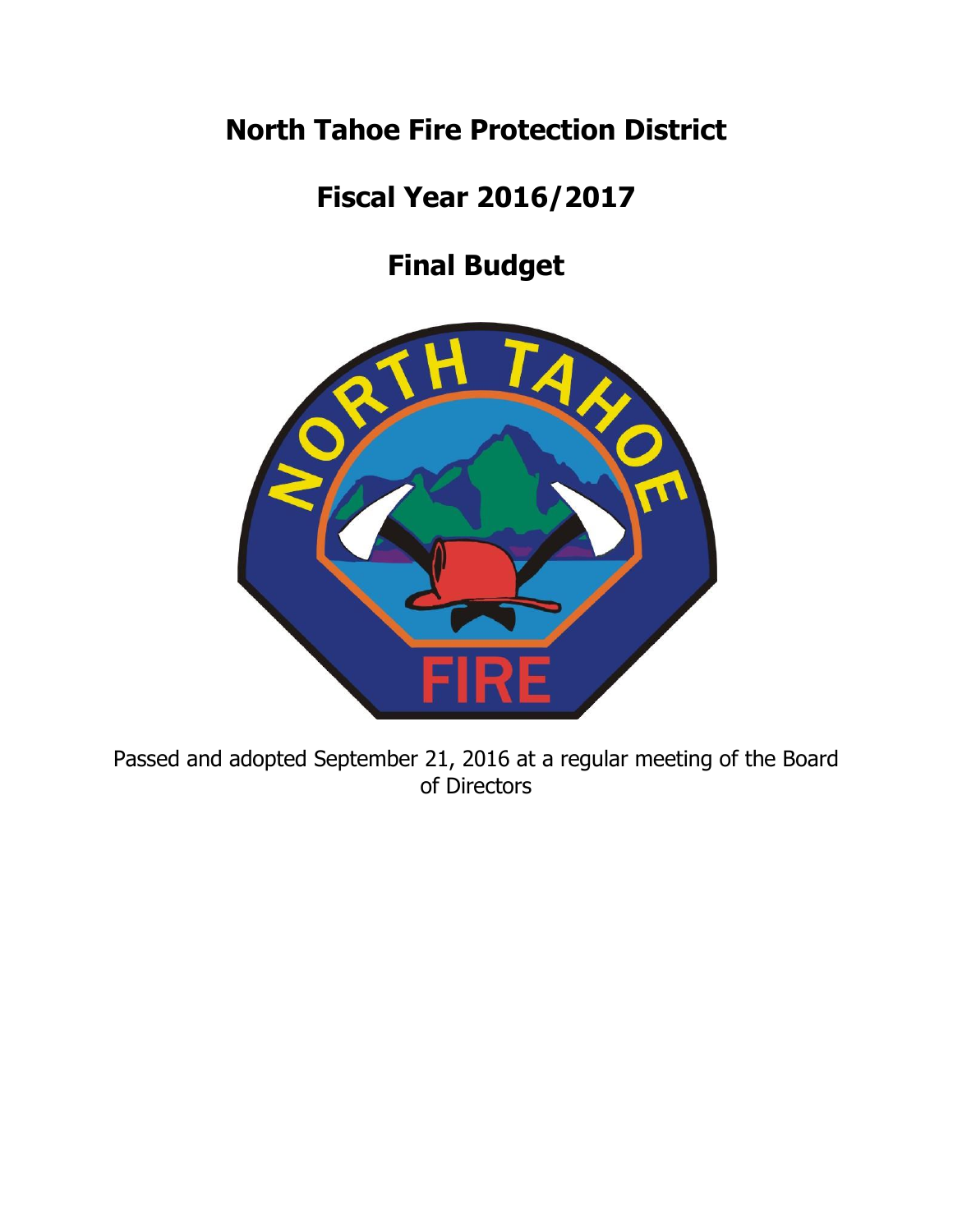To: NTFPD, Board of Directors From: Michael Schwartz, Fire Chief Date: 09/15/16

#### **SUBJECT: AGENDA ITEM #4.a. & #4.b., CONSIDER FINAL BUDGET FOR FISCAL YEAR 2016/2017**

#### **Background**

The Fire District is required to adopt a final budget prior to October  $1<sup>st</sup>$  of each year. The District has been operating under the spending authority of a preliminary budget since July 1st.

To create the document you see before you the District used priority based budgeting. As part of this process employees from all levels of the District have participated in generating this budget. Once a draft was created the Fire Chief and Admin Manager met with the Chief Officers to review all expenditure requests and determine those requests that would be included in the budget you see before you.

#### Revenues

The District's largest revenue source is Property Taxes which include the Special Tax and Benefit Assessment. The District estimates \$175,000 in RDA Pass-Through monies and \$250,221 in a RDA Dissolution Residual Distribution. The Special Tax and Benefit Assessment have been estimated with a 2.7% increase for the Preliminary Budget. Final amounts show an increase of 4.4%.

Other notable changes in revenue include the FEMA SAFER Grant of \$366,215 which will be used to fund four Firefighters positions, Fuels Reduction Grants that total \$188,839. In addition, we have included our FEMA AFG-MDT Grant in the amount of \$97,038. Continuing this year is the contract for services with Alpine Meadows of \$521,786, El Dorado County for \$140,000 and Meeks Bay Fire for \$927,500. Ambulance transports and GEMT revenues are expected to total \$1,200,300.

Total revenues show an 8.9% increase from last year's budget; additionally it should be noted the District will not pull funds from the reserve fund to balance this year's budget.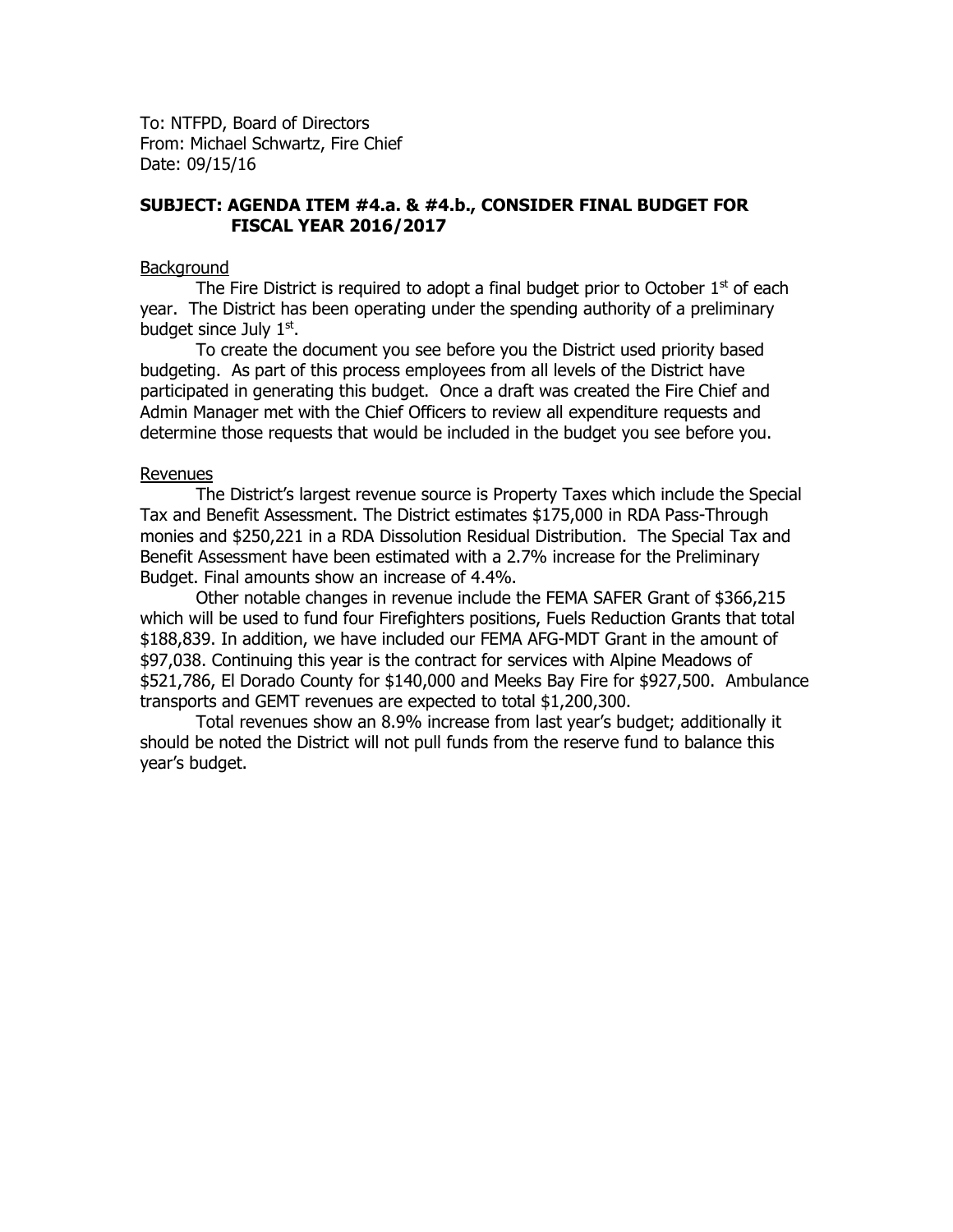#### **Expenditures**

The District's biggest expense is Salaries and Benefits. The District has an 8.6% increase in these expenses. This increase can be attributed to step raises, longevity pay, the addition of the Meeks Bay Firefighters and Chief. We have also converted one part time PIO position to a full time PIO/Admin Tech, and added a full time Mechanic I positon. Also, included is a 2% increase for Tier III employees; the District will begin annual increases for these employees with the goal of bringing the pay scale on par with Tier II employees. As well a 3.7% cost of living pay increase has been programmed for all employees in January 2017.

Categories in the operating expense areas have fluctuated up and down with some areas increasing and some areas decreasing. Overall Total Operating Expenses have increased by 10.8%. Total Capital Expenditures have decreased by 6.7% and this includes several facility maintenance projects as well as an apparatus purchase of 1 Utility Vehicle and 1 Chief Vehicle.

#### **Conclusion**

This document includes contributions from many District personnel; from firefighters and admin staff to chief officers. This cooperative process across the entire District has helped to create a budget document with ownership and acceptance throughout the organization. District staff believes, given the information available, the document as presented will ensure the District's ability to remain financially solvent now and into the future.

Should any unforeseen circumstances occur from the State or local government, spending will be adjusted accordingly. In a worst case scenario, the MOU can be reopened with the employee groups. District staff will be present to answer any questions you may have.

#### Recommendation

- 1. Open the Public Hearing and discuss the budget; receive any public testimony.
- 2. Close the Public Hearing
- 3. Adopt the final budget in the amount of \$13,633,453
- 4. Adopt Resolution 07 2016, setting the Appropriations Limit for fiscal year 2016-2017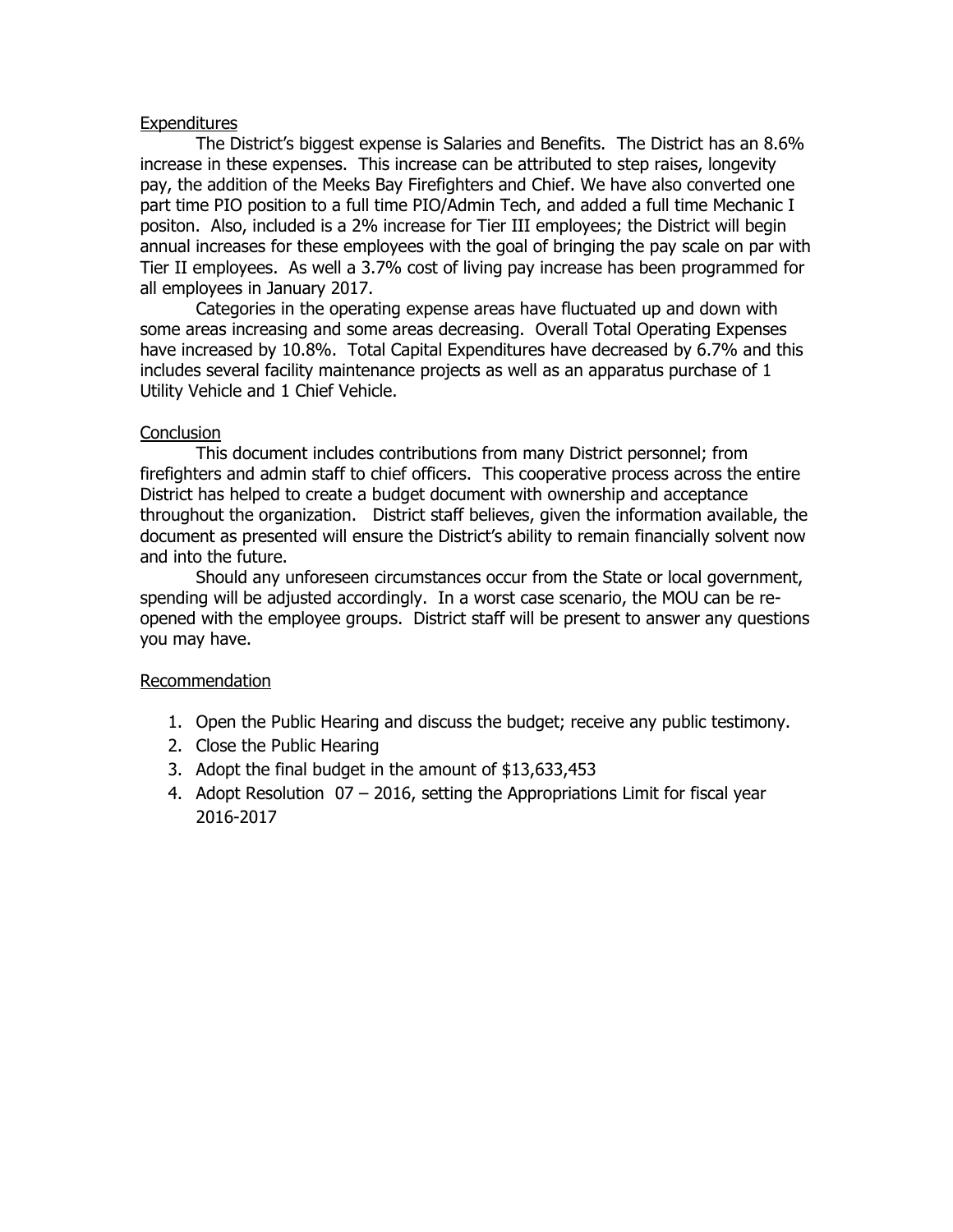|                                           | 6/30/2016<br><b>UNAUDITED</b> | <b>BUDGET</b><br>2015-2016 | <b>PRELIMINARY</b><br>2016-2017 | <b>FINAL</b><br>2016-2017 |
|-------------------------------------------|-------------------------------|----------------------------|---------------------------------|---------------------------|
|                                           | <b>REVENUES</b>               |                            |                                 |                           |
| <b>PROPERTY &amp; SPECIAL TAXES</b>       |                               |                            |                                 |                           |
| 4100.000 - Current secured property tax   | 4,967,571                     | \$4,912,416                | \$5,045,051                     | \$5,021,492               |
| 4110.000 - Unitary & op non-unitary       | 131,179                       | \$129,314                  | \$132,805                       | \$139,891                 |
| 4120,000 - Miscellaneous tax revenues     | 1,366                         | \$3,479                    | \$3,573                         | \$3,119                   |
| 4130.000 - Current unsecured property tax | 9,967                         | \$116,702                  | \$119.853                       | \$120,845                 |
| 4140.000 - Current supplement tax         | 148,495                       | \$126,472                  | \$129,887                       | \$148,275                 |
| 4150.000 - Homeowners prop tax red        | 43,704                        | \$42,487                   | \$43,634                        | \$41,305                  |
| 4199.000 - RDA Pass-through               | 199,649                       | \$174,000                  | \$119,000                       | \$175,000                 |
| 4199.010 - RDA Dissolution                | 408,333                       | \$200,000                  | \$280,000                       | \$250,221                 |
| 4200.000 - Special Tax                    | 2,472,576                     | \$2,472,937                | \$2,539,706                     | \$2,588,241               |
| 4210.000 - Fire Suppression Assessment    | 689,880                       | \$690,045                  | \$708,676                       | \$720,936                 |
| <b>Subtotal</b>                           | \$9,072,719                   | \$8,867,852                | \$9,122,185                     | \$9,209,325               |

During the 2015/2016 fiscal year, the District received a residual distribution (RDA) from the Placer County Successor Agency. We also received the pass through monies from the Successor Agency. It is difficult to determine the exact amount of monies we will receive in the 2016/17 fiscal year. However, we have budged the pass through monies and some residual funds.

The voter-approved Special Tax and property owner approved Fire Suppression Assessment have provisions for an annual adjustment tied to the San Francisco-Oakland-San Jose consumer price index and the rates will increase by 2.7%.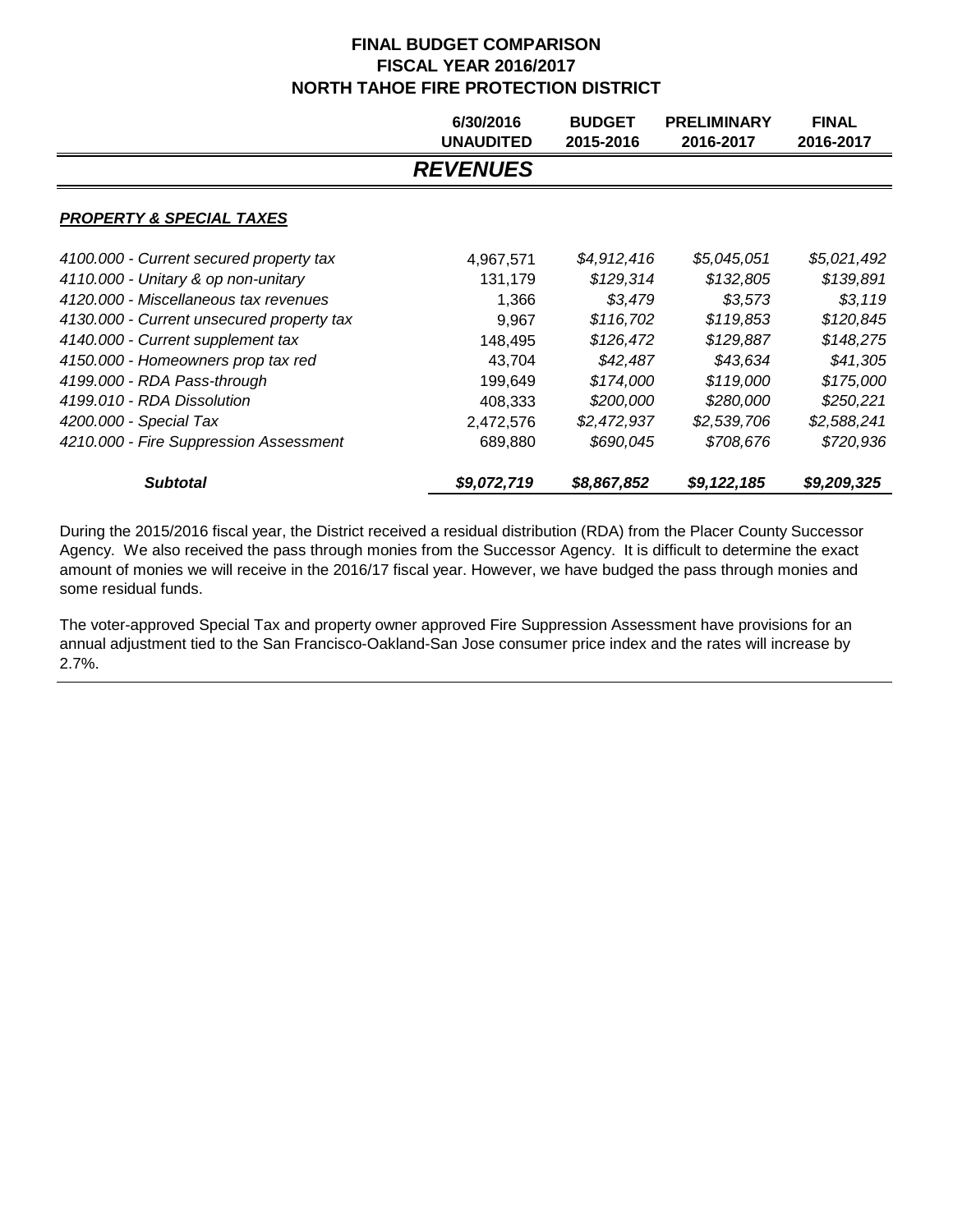|                                                                                                                                                                                                                                                                                                    | 6/30/2016<br><b>UNAUDITED</b> | <b>BUDGET</b><br>2015-2016  | <b>PRELIMINARY</b><br>2016-2017 | <b>FINAL</b><br>2016-2017   |
|----------------------------------------------------------------------------------------------------------------------------------------------------------------------------------------------------------------------------------------------------------------------------------------------------|-------------------------------|-----------------------------|---------------------------------|-----------------------------|
| <b>OTHER REVENUES</b>                                                                                                                                                                                                                                                                              |                               |                             |                                 |                             |
| District generated revenues represent about one-third of overall revenue.                                                                                                                                                                                                                          |                               |                             |                                 |                             |
| 5440.000 - Transfer from Mitigation Fee account<br>5450.000 - Transfer from Apparatus reserve<br>5470.000 - Transfer from Unrestricted Reserve Fund<br>Account 5440 represents transfers from the mitigation fee account in accordance with the adopted capital facilities and<br>mitigation plan. | \$0<br>\$0<br>\$0             | \$80,000<br>\$50,000<br>\$0 | \$80,000<br>\$0<br>\$0          | \$80,000<br>\$50,000<br>\$0 |
| Account 5450 represents transfers from apparatus reserve account for capital purchases.                                                                                                                                                                                                            |                               |                             |                                 |                             |
| Account 5470 Unrestricted Reserve Funds will only be considered if necessary to fund operations.                                                                                                                                                                                                   |                               |                             |                                 |                             |
| \$62,446<br>\$30,000<br>\$45,000<br>\$60,000<br>9507.000 - Interest Income<br>Projected interest income on unrestricted cash, including those amounts invested in Placer County and Plumas Bank.                                                                                                   |                               |                             |                                 |                             |
| 9510.000 - Ambulance services                                                                                                                                                                                                                                                                      | \$1,206,857                   | \$1,100,000                 | \$1,155,000                     | \$1,200,300                 |
| The District's ambulance revenue collection rate exceeds the national average ambulance collection rate of 62%.                                                                                                                                                                                    |                               |                             |                                 |                             |
| 9510.010 - GEMT<br>GEMT funds are additional funds reimbursed to the District through the State of California for Medi-care/Medi-cal<br>ambulance transports.                                                                                                                                      | \$162,726                     | \$125,000                   | \$0                             | \$125,000                   |
| 9512.010 - SNPLMA (Fairway/Bunker)                                                                                                                                                                                                                                                                 | \$0                           | \$35,653                    | \$0                             | \$5,839                     |
| 9512.009 - Cal FIRE VFA Radio Grant                                                                                                                                                                                                                                                                | \$9,825                       | \$10,000                    | \$10,000                        | \$9,825                     |
| 9513.010 - Cal FIRE AFG Evacuation Guide                                                                                                                                                                                                                                                           | \$40,698                      | \$41,436                    | \$0                             | \$0                         |
| 9513.011 - Cal FIRE CTC GHG Vedanta                                                                                                                                                                                                                                                                | \$123,322                     | \$120,000                   | \$0                             | \$0                         |
| 9513.015 - Cal FIRE TRCD chipping                                                                                                                                                                                                                                                                  | \$28,885                      | \$78,710                    | \$50,000                        | \$24,000                    |
| 9515.001<br>CTC pile burning                                                                                                                                                                                                                                                                       | \$0                           | \$0                         | \$49,000                        | \$49,000                    |
| 9515.001<br>SNPLMA 15                                                                                                                                                                                                                                                                              | \$0                           | \$0                         | \$50,000                        | \$50,000                    |
| 9515.002<br>NLTFPD Bi-State Defensible Space                                                                                                                                                                                                                                                       | \$0                           | \$0                         | \$0                             | \$10,000                    |
| 9515.003<br><b>FEMA Fuel Reduction</b>                                                                                                                                                                                                                                                             | \$0                           | \$0                         | \$0                             | \$50,000                    |
| 9515.004<br><b>LVFPD Water Quality Enhancement</b><br>9518.005 - FEMA SAFER                                                                                                                                                                                                                        | \$0<br>\$783,947              | \$0<br>\$617,253            | \$0<br>\$0                      | \$5,000<br>\$366,215        |
| 9518.007 - FEMA-AFG MDTs                                                                                                                                                                                                                                                                           | \$0                           | \$0                         | \$0                             | \$97,038                    |
|                                                                                                                                                                                                                                                                                                    |                               |                             |                                 |                             |

Some of these accounts represent fuels reductions grants from State and Federal sources. They are restricted revenues for the intended purposes and are directly off-set by expenditure accounts for the Forest Fuels Program. These grant monies are used to fund the Chipping Program, Defensible Space Inspections and fuels reduction projects.

For the current fiscal year the District has included the remaining Cal Fire TRCD funds, funds from CTC for pile burning and the year of a 5 year grant from SNPLMA 15. Also included is a VFA grant for radios.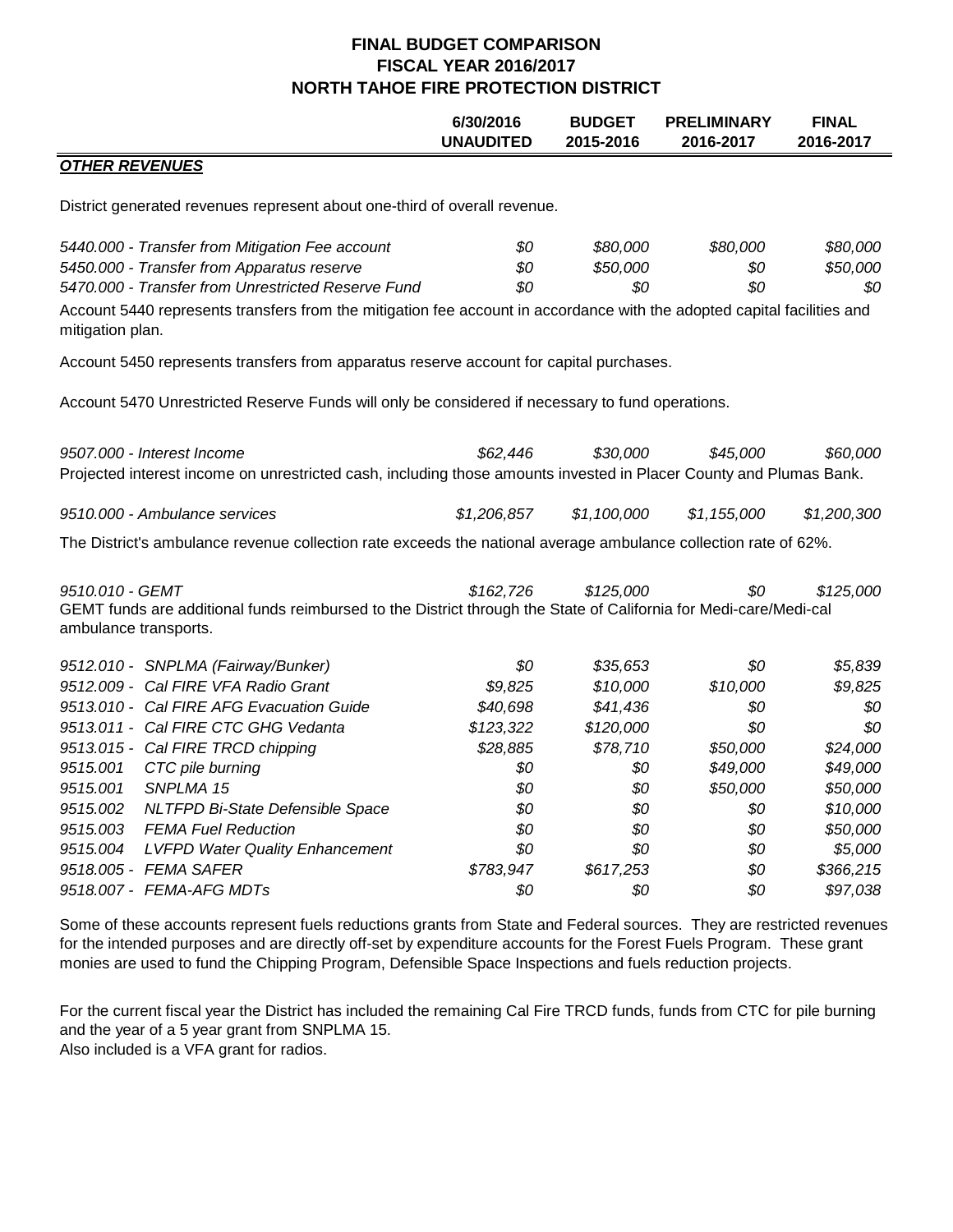|                                                                                                                                                                                                                              | 6/30/2016<br><b>UNAUDITED</b> | <b>BUDGET</b><br>2015-2016 | <b>PRELIMINARY</b><br>2016-2017 | <b>FINAL</b><br>2016-2017 |  |  |
|------------------------------------------------------------------------------------------------------------------------------------------------------------------------------------------------------------------------------|-------------------------------|----------------------------|---------------------------------|---------------------------|--|--|
| The majority of grants have a calendar year end, as a result these grants often span two of the District's fiscal years.<br>The above grant revenues have been revised to reflect activity for the current fiscal year only. |                               |                            |                                 |                           |  |  |
| 9520.000 - Alpine Meadows contract                                                                                                                                                                                           | \$472,325                     | \$471,832                  | \$475,000                       | \$521,786                 |  |  |
| This is on-going contract revenue from the Alpine Springs County Water District as a consequence of a 15 year<br>agreement to staff the Alpine Meadows Station at least 150 days a year.                                     |                               |                            |                                 |                           |  |  |
| 95XX.XXX - Homewood Mt. Resort Evac Guide and F                                                                                                                                                                              | \$0                           | \$0                        | \$50,000                        | \$50,000                  |  |  |
| Reimbursement for completion of the Homewood Mountain Resort Evacuation Guide and Plan                                                                                                                                       |                               |                            |                                 |                           |  |  |
| 9521.000 - Meeks Bay Contract                                                                                                                                                                                                | \$163,562                     | \$189,000                  | \$927,500                       | \$927,500                 |  |  |
| Includes contract for Fire Management Services and safety personnel to Meeks Bay Fire District.                                                                                                                              |                               |                            |                                 |                           |  |  |
| 9525.000 - El Dorado County contract                                                                                                                                                                                         | \$74,100                      | \$140,000                  | \$140,000                       | \$140,000                 |  |  |
| The District has negotiated a new contract that will provide payments based on actual property taxes received.                                                                                                               |                               |                            |                                 |                           |  |  |
| 9526.000 - Mitigation fees & fund transfer                                                                                                                                                                                   | \$124,461                     | \$99,000                   | \$110,000                       | \$110,000                 |  |  |
| This is restricted revenue generated from new construction that mitigates new square footage.                                                                                                                                |                               |                            |                                 |                           |  |  |
| 9536.000 - Prevention - tree removal permits                                                                                                                                                                                 | \$0                           | \$5,000                    | \$5,000                         | \$5,000                   |  |  |
| This revenue is a result of a MOU with TRPA for tree marking.                                                                                                                                                                |                               |                            |                                 |                           |  |  |
| 9537.000 - Plan Check Fees                                                                                                                                                                                                   | \$67,992                      | \$60,000                   | \$62,000                        | \$62,000                  |  |  |
| This is revenue from reports, plan review and construction inspections related to fire and life safety cost recovery fees for<br>projects within our District boundaries and Alpine Meadows                                  |                               |                            |                                 |                           |  |  |
| 9538.000 - Report fees                                                                                                                                                                                                       | \$178                         | \$115                      | \$125                           | \$125                     |  |  |
| 9539.000 - Sale of surplus equipment                                                                                                                                                                                         | \$9,000                       | \$50,000                   | \$10,000                        | \$10,000                  |  |  |
| 9540.000 - Cal Fire Lease                                                                                                                                                                                                    | \$11,100                      | \$17,048                   | \$13,000                        | \$13,000                  |  |  |
| 9590.000 - Strike Teams                                                                                                                                                                                                      | \$463,733                     | \$225,000                  | \$400,000                       | \$400,000                 |  |  |
| This is revenue from "assistance for hire" agreements with State and Federal Forest agencies such as the California Fire<br>Assistance Agreement (CFAA) and other cooperative fire assistance agreements.                    |                               |                            |                                 |                           |  |  |

| 9595.000 - Donations             | \$25    | \$550   | \$500   | \$500   |
|----------------------------------|---------|---------|---------|---------|
| 9597.000 - Miscellaneous Revenue | \$2,415 | \$1.000 | \$2,000 | \$2,000 |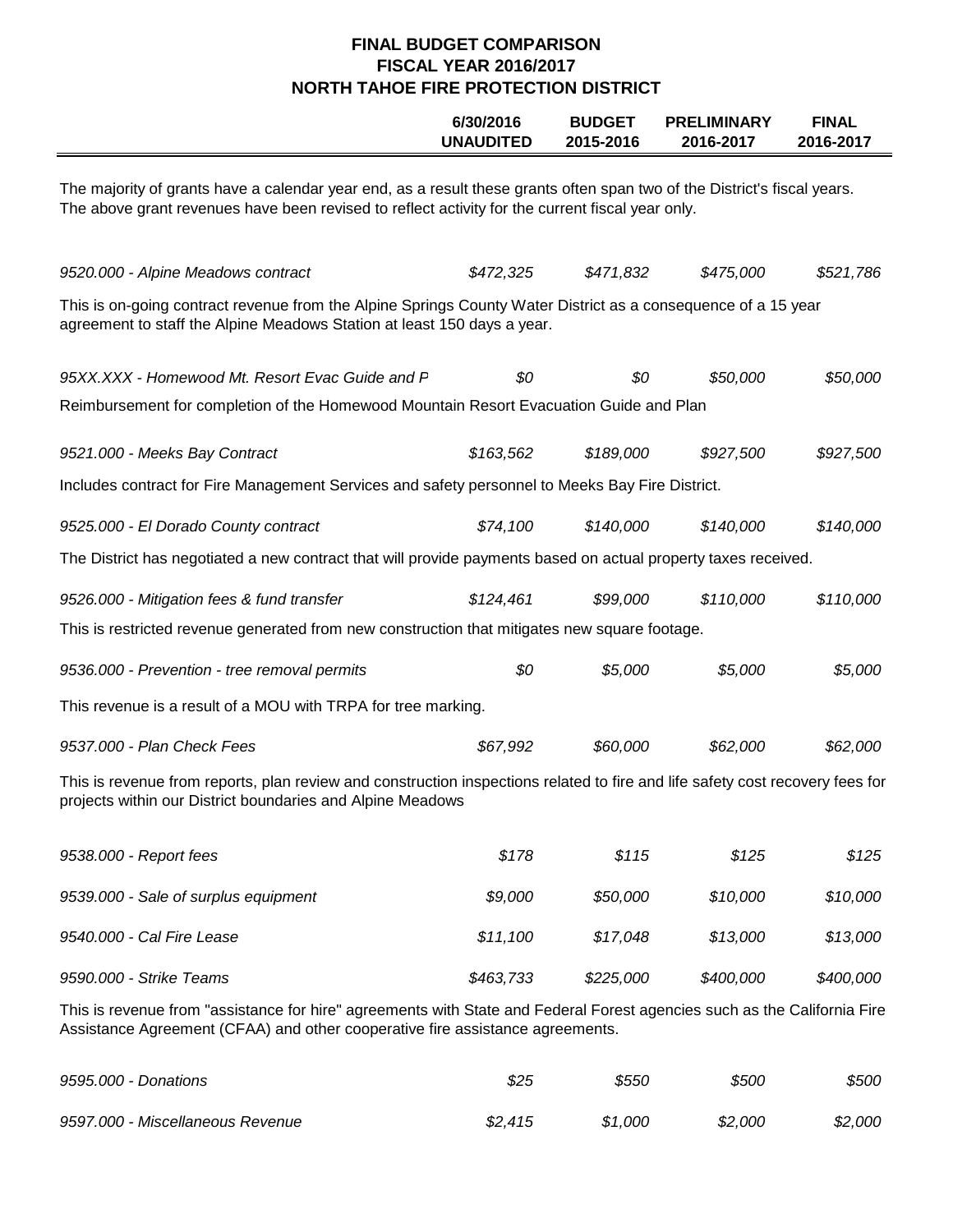|                               | 6/30/2016<br><b>UNAUDITED</b> | <b>BUDGET</b><br>2015-2016 | <b>PRELIMINARY</b><br>2016-2017 | <b>FINAL</b><br>2016-2017 |
|-------------------------------|-------------------------------|----------------------------|---------------------------------|---------------------------|
| <b>Subtotal</b>               | \$3,807,598                   | \$3,546,597                | \$3,634,125                     | \$4,424,128               |
| <b>REVENUES ACCOUNT TOTAL</b> | \$12,880,317                  | \$12,414,449               | \$12,756,310                    | \$13,633,453              |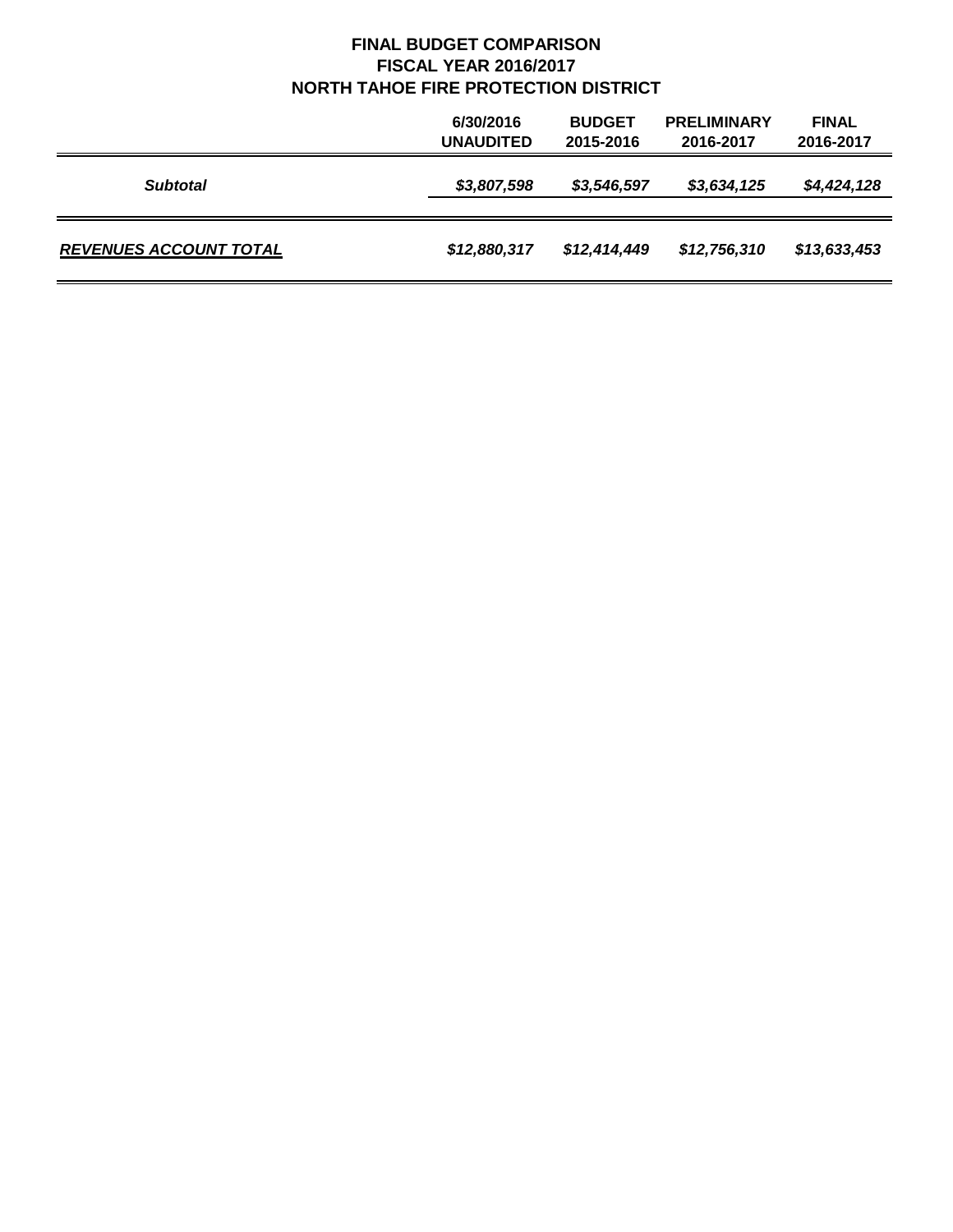|                                                       | 6/30/2016<br><b>UNAUDITED</b> | <b>BUDGET</b><br>2015-2016 | <b>PRELIMINARY</b><br>2016-2017 | <b>FINAL</b><br>2016-2017 |
|-------------------------------------------------------|-------------------------------|----------------------------|---------------------------------|---------------------------|
|                                                       | <b>EXPENSES</b>               |                            |                                 |                           |
| <b>PERSONNEL COSTS</b><br>7010.000 SALARIES FULL TIME |                               |                            |                                 |                           |
| <b>SHIFT EMPLOYEES</b>                                |                               |                            |                                 |                           |
| 3 Battalion Chiefs                                    |                               | \$443,808                  | \$443,687                       | \$445,889                 |
| 12 Captains                                           |                               | \$1,007,645                | \$1,313,361                     | \$1,318,987               |
| 27 ALS Firefighters + 6 BLS Firefighters              |                               | \$2,444,494                | \$2,658,254                     | \$2,669,449               |
| Subtotal                                              |                               | \$3,895,947                | \$4,415,302                     | \$4,434,325               |
| 40-HOUR EMPLOYEES                                     |                               |                            |                                 |                           |
| 1 Chief                                               |                               | \$150,374                  | \$154,185                       | \$154,946                 |
| 1 Assistant Chief                                     |                               | \$0                        | \$0                             | \$0                       |
| 2 Division Chiefs                                     |                               | \$258,211                  | \$272,043                       | \$272,661                 |
| 4 Administrative personnel                            |                               | \$209,830                  | \$243,144                       | \$287,367                 |
| 2 Fire Prevention personnel                           |                               | \$85,000                   | \$105,955                       | \$106,483                 |
| 2 Mechanic personnel                                  |                               | \$176,434                  | \$171,411                       | \$172,254                 |
| Subtotal                                              |                               | \$879,849                  | \$946,738                       | \$993,711                 |
| Vacation payout - all personnel                       |                               | \$40,000                   | \$40,000                        | \$40,000                  |
| 7010.000 SALARIES FULL TIME ACCOUNT TOTAL             | \$4,239,026                   | \$4,815,796                | \$5,402,040                     | \$5,468,036               |

Full time salaries account for both line staff and 40-hour employees. This account also funds vacation and CTO pay-out for employees exceeding maximum accrual or leaving District service. In addition, part-time PIO conversion to full time.

A cost of living adjustment of 3.7% has been included for this fiscal year as well as a 2% wage adjustment for all Tier III employees.

| <b>FULL-TIME OVERTIME TOTAL</b>          | \$933,841 | \$806,000 | \$796,000 | \$840,000 |
|------------------------------------------|-----------|-----------|-----------|-----------|
| 7050.000 - BC staff assignments          | \$139,634 | \$125,000 | \$125,000 | \$125,000 |
| 7045.000 - Working out of class BC/Capt. | \$20,401  | \$15.000  | \$15,000  | \$15.000  |
| 7030.000 - Training                      | 80        | \$10.000  | 80        | 80        |
| 7020.000 - Alarms & min/base staffing    | \$773,806 | \$656,000 | \$656.000 | \$700,000 |
| <b>FULL-TIME OVERTIME</b>                |           |           |           |           |

Overtime is divided into broad categories. The single highest cost results from meeting minimum contractual and elevated base level daily staffing. Other categories that are tracked include training and working out of class for the positions of Captain and Battalion Chief.

#### *SALARIES PART-TIME*

| 7120.000 - Alarms & Coverage | \$2.044  | \$30.000 | \$5.000  | \$15.000 |
|------------------------------|----------|----------|----------|----------|
| 7160.000 - Facilities        | \$25.002 | \$30.000 | \$30.000 | \$30.000 |
| 7170.000 - Fire Prevention   | \$16.080 | \$41.000 | \$43.000 | \$54.120 |
| 7180.000 - Fleet Maintenance | \$24.500 | \$25.000 | \$33.000 | \$19.200 |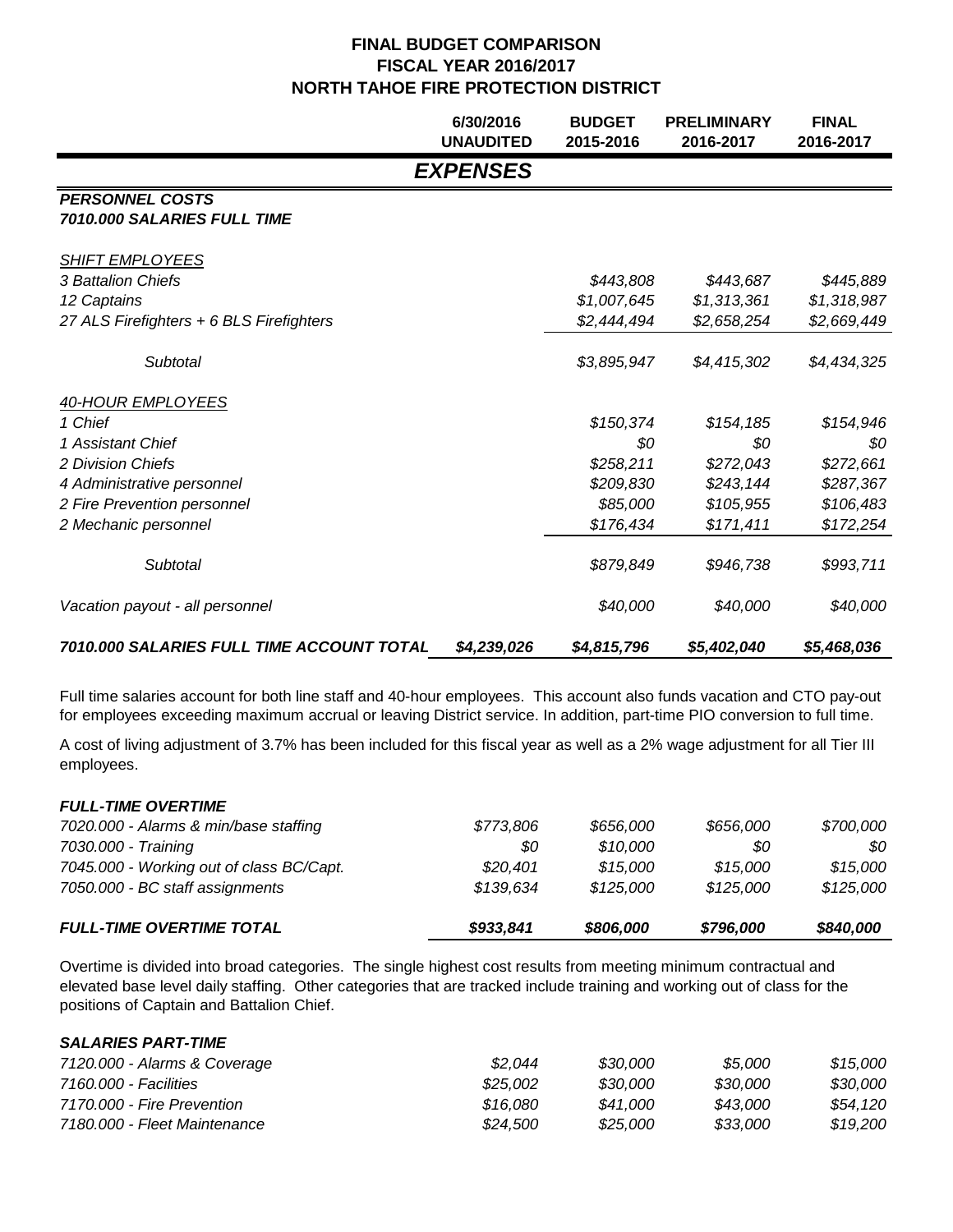|                                 | 6/30/2016        | <b>BUDGET</b> | <b>PRELIMINARY</b> | <b>FINAL</b> |
|---------------------------------|------------------|---------------|--------------------|--------------|
|                                 | <b>UNAUDITED</b> | 2015-2016     | 2016-2017          | 2016-2017    |
| <b>SALARIES PART-TIME TOTAL</b> | \$67,626         | \$126,000     | \$111,000          | \$118,320    |

Part-time salaries primarily fund shift coverage. With the addition of more full time positions, the District has eliminated it's apprentice program and reduced the remaining personnel to supplemental staffing. We have increased the Fire Prevention line to include Ron Carson.

Other part-time funds include: facility maintenance, apparatus maintenance, PIO, and Fire Prevention

#### *7199.000 SALARIES ADJUSTMENTS*

| 7199.010 - Strike Team wages |               |             |               |            |
|------------------------------|---------------|-------------|---------------|------------|
|                              | $-$ \$295,319 | $-$150.000$ | $-$ \$200.000 | -\$200.000 |

Strike Team wages account for personnel wages incurred when line staff are sent on out of area fire assignments. We are reimbursed for these expenses.

#### *7201.000 PUBLIC EMPLOYEES RETIREMENT SYSTEM*

| <b>TOTAL SALARIES AND WAGES</b>    | \$6,639,748 | \$7,388,415 | \$7,962,569 | \$8,080,550 |
|------------------------------------|-------------|-------------|-------------|-------------|
| <b>PERS ACCOUNT TOTAL</b>          | \$1,694,574 | \$1,790,619 | \$1,853,529 | \$1,854,194 |
| PTP PERS miscellaneous (Tier III)  |             | \$5,000     | \$2,000     | \$2,000     |
| PTP PERS miscellaneous (Tier I)    |             | \$5,000     | \$2,000     | \$2,000     |
| PTP PERS safety members (Tier III) |             | \$0         | 80          | 80          |
| PTP PERS safety members (Tier I)   |             | \$0         | \$0         | \$0         |
| Miscellaneous Employee (Tier III)  |             | \$2,694     | \$11.764    | \$21,705    |
| Miscellaneous Employee (Tier II)   |             | \$20,850    | \$13,014    | \$13,076    |
| Miscellaneous Employees (Tier I)   |             | \$81,037    | \$78,446    | \$63,445    |
| Safety Employees (Tier III)        |             | \$82,389    | \$108,630   | \$109,083   |
| Safety Employees (Tier II)         |             | \$211.042   | \$240,203   | \$225,219   |
| Safety Employees (Tier I)          |             | \$1,382,607 | \$1,397,472 | \$1,417,666 |

Contribution rates for Tier I Safety employees for fiscal year 2016/2017 are 18.89%. Effective calendar year 2015, Tier I employees will pay 11% of the PERS contribution which includes 2% of the employers contribution..

Contribution rates for Tier II Safety employees for fiscal year 2016/2017 are 16.712%. Effective calendar year 2016, Tier I employees will pay 11% of the PERS contribution which includes 2% of the employers contribution.

Contribution rates for Tier III Safety employees for fiscal year 2016/2017 are 11.153%. Tier III employees pay 11.5% of the PERS contribution.

Contribution rates for Tier I Miscellaneous employees for fiscal year 2016/2017 are 13.064%. Tier I employees pay 8% of the PERS contribution.

Contribution rates for Tier II Miscellaneous employees for fiscal year 2016/2017 are 12.055%. Tier II employees pay 8% of their PERS contribution.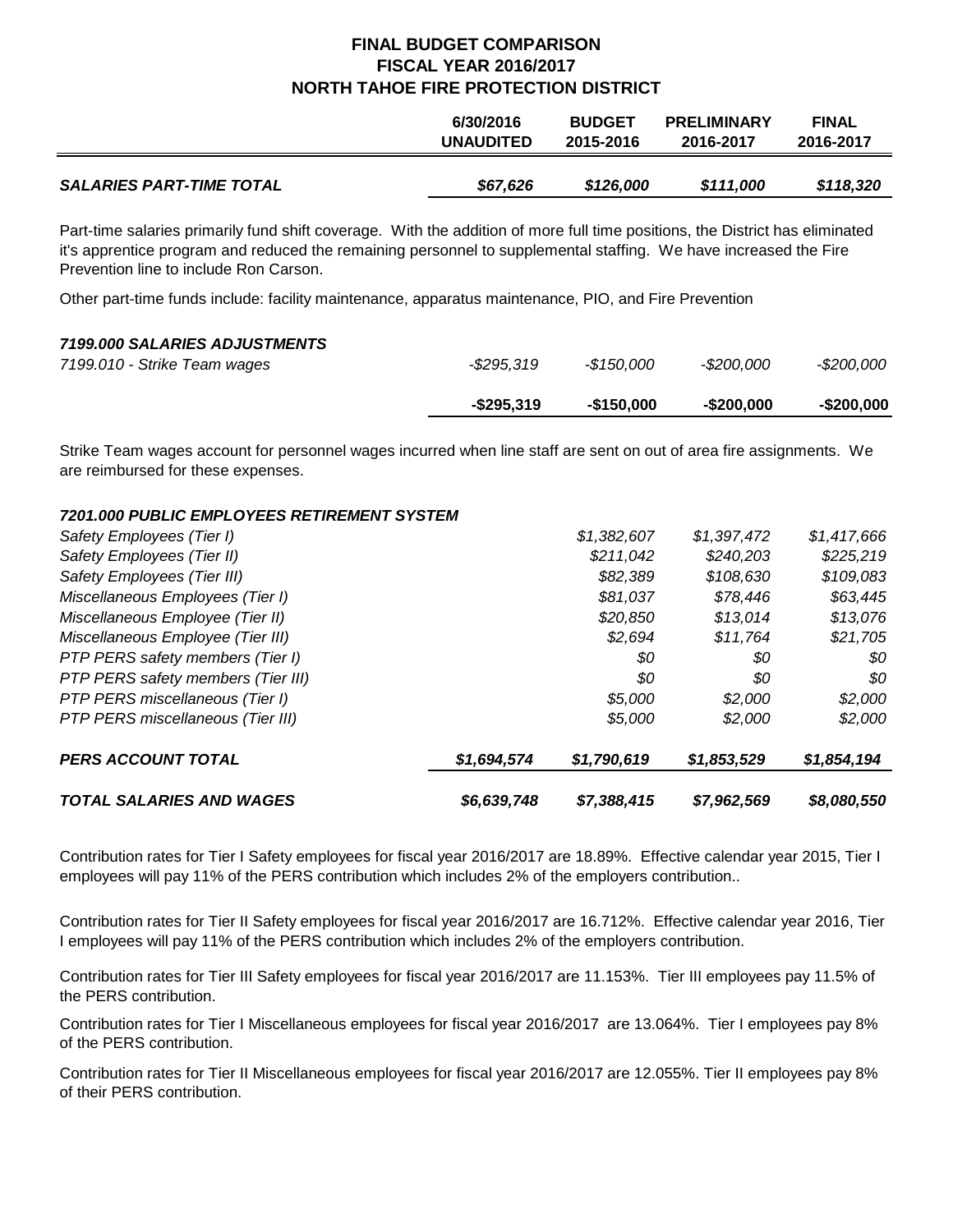| 6/30/2016        | <b>BUDGET</b> | <b>PRELIMINARY</b> | <b>FINAL</b> |
|------------------|---------------|--------------------|--------------|
| <b>UNAUDITED</b> | 2015-2016     | 2016-2017          | 2016-2017    |
|                  |               |                    |              |

Contribution rates for Tier III Miscellaneous employees for fiscal year 2016/2017 are 6.237%. Tier III employees pay 6.25% of the PERS contribution.

Beginning fiscal year 2016/2017 PERS bills the District directly for the cost of the side fund. These costs are no longer included in the Employer's contribution but billed separately. For Safety Personnel the annual cost of the side fund is \$904,488 and Miscellaneous personnel the cost is \$61.918.

The District's guaranteed benefit retirement program with Cal PERS includes part-time employees that have met the PERS participation requirements.

Part time employees who are eligible for PERS pay a portion of the PERS contribution in the same manner as full time employees.

| <b>GROUP INSURANCE TOTAL</b>              | \$1,472,057 | \$1,398,260 | \$1,456,000 | \$1,750,870 |
|-------------------------------------------|-------------|-------------|-------------|-------------|
| 7390.000 - Workers Compensation Insurance | \$327,761   | \$300,000   | \$330,000   | \$330,000   |
| 7380.000 - LIFE, AD&D & LTD               | \$9,605     | \$17.000    | \$7.500     | \$10,000    |
| 7370.000 - EMPLOYEE ASSISTANCE PROGRAM    | \$3,645     | \$3.700     | \$3,300     | \$3,600     |
| 7360.000 - VISION                         | \$10,242    | \$12,000    | \$13,000    | \$13,100    |
| 7350.000 - DENTAL                         | \$74,304    | \$68,000    | \$80,000    | \$83,000    |
| 7340.000 - MEDICAL - retired - PERS       | \$83,376    | \$70,560    | \$79,200    | \$85,000    |
| 7330.000 - MEDICAL - retired - MERP       | \$151,424   | \$127,000   | \$175,000   | \$175,000   |
| 7320.000 - MEDICAL - active - PERS        | \$811,700   | \$800,000   | \$768,000   | \$1,051,170 |
| <b>GROUP INSURANCE</b>                    |             |             |             |             |

Medical insurance is fully paid for full-time employees and their families. The increase is due to the addition of Meeks Bay personnel. Partial payments are also made for retirees and eligible dependents. This budget category also accounts for dental and vision coverage, the employee assistance program, life, accidental death and long-term care insurance.

Medical insurance premiums have increased approximately 5%. Vision insurance premiums have increased approximately 5%. Dental and Life, AD&D & LTD insurance premiums are estimated to increase approximately 5%.

Workers compensation is also funded under this budget category at a rate of \$8.22 per \$100 for Safety personnel and a rate of \$4.70 per \$100 for Miscellaneous personnel.

| <b>PAYROLL TAX LIABILITY TOTAL</b> | \$100.877 | \$107.151 | \$115,850 | \$117,669 |
|------------------------------------|-----------|-----------|-----------|-----------|
| <b>FICA</b>                        |           | \$89,091  | \$97.790  | \$99.609  |
| State Unemployment Insurance       |           | \$18.060  | \$18.060  | \$18.060  |
| 7400.000 PAYROLL TAX LIABILITY     |           |           |           |           |

This category funds the Medicare portion of Social Security and unemployment insurance.

| <b>GASB 45 COMPLIANCE PLAN</b>     |     |          |          |          |
|------------------------------------|-----|----------|----------|----------|
| 7500.000 - GASB 45 compliance plan | \$0 | \$10.000 | \$10.000 | \$10,000 |

*GASB 45 COMPLIANCE PLAN TOTAL*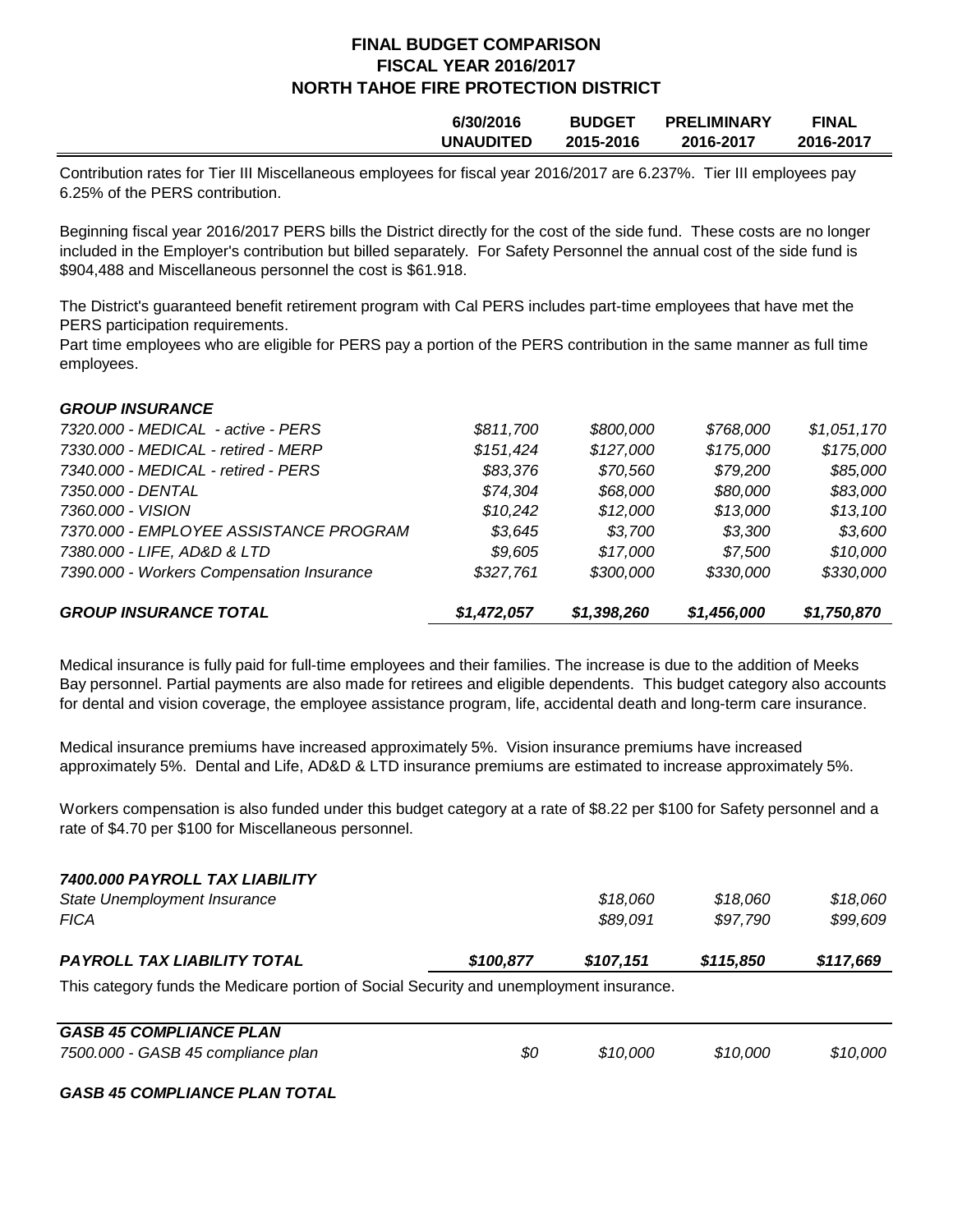|                                                                                                                                                                                                                                                                        | 6/30/2016        | <b>BUDGET</b> | <b>PRELIMINARY</b> | <b>FINAL</b> |
|------------------------------------------------------------------------------------------------------------------------------------------------------------------------------------------------------------------------------------------------------------------------|------------------|---------------|--------------------|--------------|
|                                                                                                                                                                                                                                                                        | <b>UNAUDITED</b> | 2015-2016     | 2016-2017          | 2016-2017    |
| This category represents the District's phased funding of the GASB 45 Compliance Plan. The District has joined the<br>CERBT trust and began funding this liability in fiscal year 2010/2011 and performs a valuation of its Retiree Health<br>Liability every 2 years. |                  |               |                    |              |
|                                                                                                                                                                                                                                                                        |                  |               |                    |              |

| TOTAL PERSONNEL SALARIES AND BENEFITS | \$8,212,682 | \$8,903,826 | \$9,544,419 | \$9,959,088 |
|---------------------------------------|-------------|-------------|-------------|-------------|
|                                       |             |             |             |             |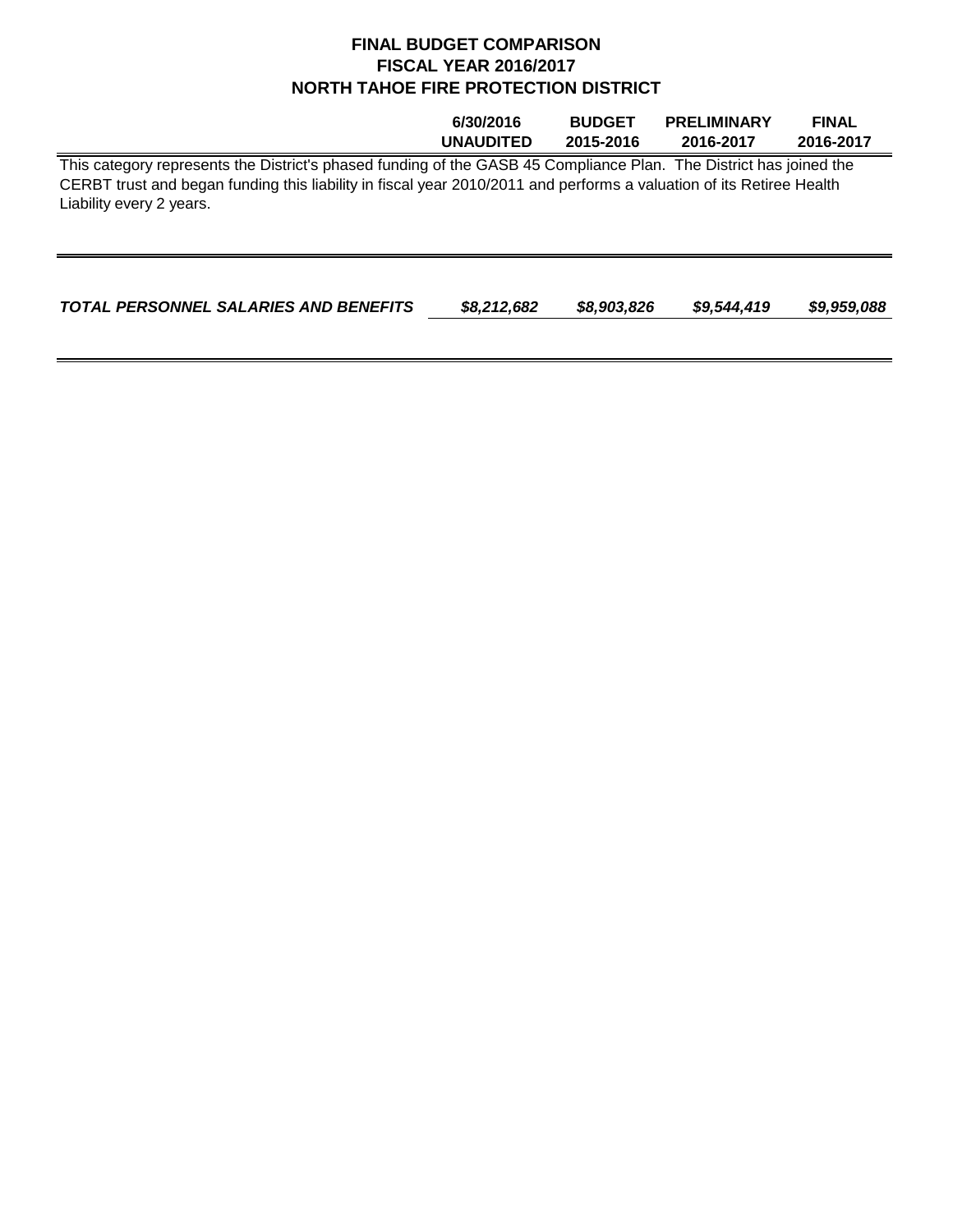|                                                   | 6/30/2016<br>UNAUDITED | <b>BUDGET</b><br>2015-2016 | <b>PRELIMINARY</b><br>2016-2017 | <b>FINAL</b><br>2016-2017 |
|---------------------------------------------------|------------------------|----------------------------|---------------------------------|---------------------------|
| <b>SERVICES &amp; SUPPLIES</b>                    |                        |                            |                                 |                           |
| <b>CLOTHING</b>                                   |                        |                            |                                 |                           |
| 8011.000 - Uniform allowance, full time employees | \$29.647               | \$27.900                   | \$28,000                        | \$40,000                  |
| 8012.000 - Badges, patches, car plates            | \$5,143                | \$3.000                    | \$2,300                         | \$2,300                   |
| 8013.000 - Safety boots, jackets, repairs         | \$7.236                | \$6.000                    | \$6.731                         | \$6,731                   |
| 8014,000 - PTP uniforms                           | \$605                  | \$2,500                    | \$2,000                         | \$2,000                   |
| 8015.000 - Class A uniforms                       | \$3,347                | \$7.500                    | \$7,500                         | \$7,500                   |
| 8016.000 - Snow pants & gloves                    | \$0                    | \$2,000                    | \$800                           | \$800                     |
| <b>CLOTHING TOTAL</b>                             | \$45,978               | \$48,900                   | \$47.331                        | \$59,331                  |

This account covers the \$750 per employee uniform allowance for full-time employees and other uniform requirements not a part of another program.

| <b>SAFETY CLOTHING - STRUCTURE</b>       |          |          |          |          |
|------------------------------------------|----------|----------|----------|----------|
| 8021.000 - Helmets                       | \$885    | \$2.800  | \$1.200  | \$1.200  |
| 8022.000 - Turnouts                      | \$33,712 | \$33,600 | \$20,500 | \$20,500 |
| 8023.000 - Turnout boots                 | \$454    | \$1,500  | \$600    | \$600    |
| 8024.000 - Gloves                        | \$2,709  | \$3,200  | \$3,000  | \$3,000  |
| 8025.000 - Hoods, suspenders, shields    | \$2,012  | \$2,500  | \$2,500  | \$2,500  |
| 8026.000 - Flashlights                   | \$0      | \$500    | \$500    | \$500    |
| 8028.000 - Repairs                       | \$2.494  | \$3.000  | \$4,000  | \$4,000  |
| <b>SAFETY CLOTHING - STRUCTURE TOTAL</b> | \$42,266 | \$47,100 | \$32,300 | \$32,300 |

These accounts cover expenses related to personal protective equipment (PPE) for all emergencies except vegetation fires. The District has been on a 10 year replacement program for turn-outs with PBI and Kevlar material.

| <b>SAFETY CLOTHING - WILDLAND</b>       |          |          |          |          |
|-----------------------------------------|----------|----------|----------|----------|
| 8033.000 - Shirts, pants                | \$8,806  | \$9,000  | \$9,000  | \$9,000  |
| 8034.000 - Shelters                     | \$0      | \$1,000  | \$3,500  | \$3,500  |
| 8035.000 - Gloves, hose packs, chaps    | \$0      | \$3,700  | \$4,000  | \$4,000  |
| 8036.000 - Web gear                     | \$662    | \$1,500  | \$1,000  | \$1,000  |
| 8037.000 - Helmets                      | \$752    | \$1.000  | \$1.000  | \$1,000  |
| 8038.000 - Water/Meals                  | \$1,607  | \$2,500  | \$2,500  | \$2,500  |
| 8039.000 - Pack test                    | \$0      | \$2,500  | 80       | 80       |
| <b>SAFETY CLOTHING - WILDLAND TOTAL</b> | \$11,827 | \$21,200 | \$21,000 | \$21,000 |

This account funds PPE for wildland fires and ensures adequate inventories are available to replace damaged or worn out items and to outfit new employees.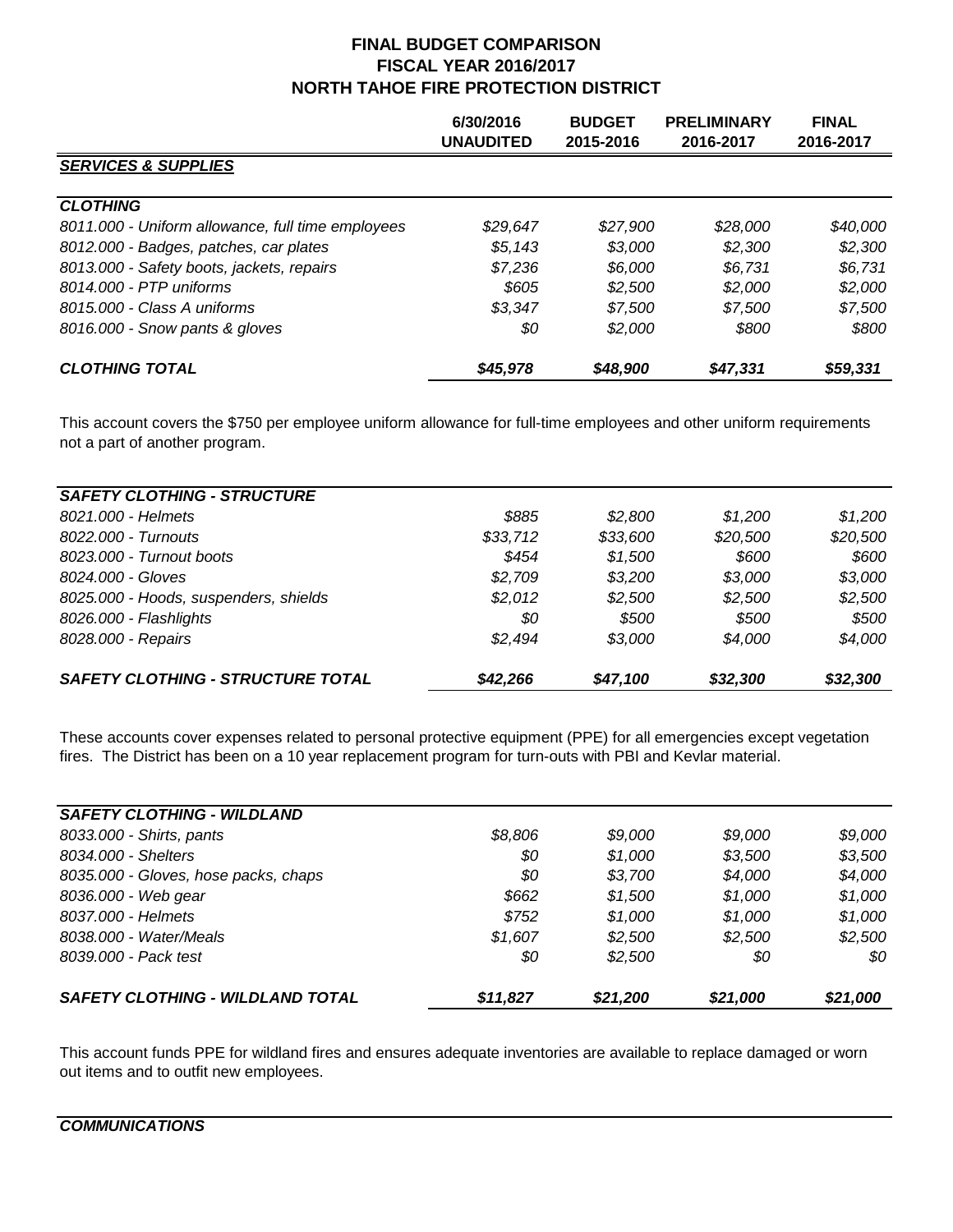|                                                   | 6/30/2016<br>UNAUDITED | <b>BUDGET</b><br>2015-2016 | <b>PRELIMINARY</b><br>2016-2017 | <b>FINAL</b><br>2016-2017 |
|---------------------------------------------------|------------------------|----------------------------|---------------------------------|---------------------------|
| 8043.000 - Radio Repair                           | \$5,665                | \$14,000                   | \$10,000                        | \$10,000                  |
| 8044.000 - New /replacement radio/pager equipment | \$9,238                | \$15,000                   | \$15,000                        | \$15,000                  |
| 8045.000 - Radio/pager batteries                  | \$1,606                | \$5,500                    | \$5,000                         | \$5,000                   |
| 8046.000 - Radio software updates                 | \$146                  | \$500                      | \$300                           | \$300                     |
| 8047.000 - Pager/Sat Phone service                | \$393                  | \$250                      | \$400                           | \$400                     |
| 8048.000 - Cell phone service                     | \$32,085               | \$28,800                   | \$28,800                        | \$28,800                  |
| 8048.010 - Cell phone equip & supplies            | \$2,146                | \$2,000                    | \$2,000                         | \$2,000                   |
| 8049.020 - Radio licenses                         | \$0                    | \$500                      | \$250                           | \$250                     |
| <b>COMMUNICATIONS TOTAL</b>                       | \$51,280               | \$66,550                   | \$61,750                        | \$61,750                  |

These accounts fund a contract for radio repair and the cost of cell phone / service / equipment / supplies, sat-phone and radio pagers. Hands free equipment is included for cell phone usage in vehicles.

| <b>COMPUTER SYSTEMS</b>                     |          |          |          |           |
|---------------------------------------------|----------|----------|----------|-----------|
| 8051.000 - Hardware                         |          |          |          |           |
| 8051.010 Computers                          | \$8,212  | \$10,000 | \$11,000 | \$11,000  |
| 8051.012 Mobile Equipment (MDT)             | \$13,282 | \$6,000  | \$0      | \$97,038  |
| 8051.013 I-Pads (Chiefs & Admin)            | \$0      | \$0      | \$0      | \$0       |
| 8051.014 Printers                           | \$471    | \$800    | \$1,000  | \$1,000   |
| 8051.030 Web site hosting                   | \$528    | \$1,000  | \$250    | \$250     |
| 8051.040 cables, keyboards, mouse, hardware | \$340    | \$250    | \$0      | \$0       |
| 8051.050 UPS batteries and replacement      | \$64     | \$300    | \$300    | \$300     |
| 8051.070 Routers and Switches               | \$0      | \$250    | \$800    | \$800     |
| 8051.075 Monitors                           | \$0      | \$500    | \$0      | \$0       |
| <b>Hardware Total</b>                       | \$22,897 | \$19,100 | \$13,350 | \$110,388 |
| 8052.000 - Software                         |          |          |          |           |
| 8052.015 Office 365                         | \$3,047  | \$3,120  | \$3,120  | \$3,120   |
| 8052.030 Cougar Mountain                    | \$2,090  | \$2,000  | \$2,500  | \$2,500   |
| 8052.040 Code 42 Software                   | \$360    | \$240    | \$240    | \$240     |
| 8052.050 Domain License                     | \$0      | \$2,000  | \$0      | \$0       |
| 8052.070 Fire House 3/1 to 3/1              | \$1,710  | \$1,710  | \$1,710  | \$1,710   |
| 8052.073 Firehouse Inspector                | \$0      | \$300    | \$0      | \$0       |
| 8052.077 CAD Interface                      | \$5,100  | \$5,100  | \$2,100  | \$2,100   |
| 8052.079 RCM software for Utility           | \$0      | \$1,000  | \$0      | \$0       |
| 8052.082 AVG Managed Workplace              | \$7,510  | \$9,000  | \$9,000  | \$9,000   |
| 8052.084 Infinitely Virtual (server/data)   | \$2,471  | \$14,000 | \$14,000 | \$14,000  |
| 8052.086 ARCGIS / ARCPAD GIS                | \$1,612  | \$2,200  | \$4,270  | \$4,270   |
| 8052.088 TRIMBLE JUNO GIS                   | \$980    | \$5,500  | \$5,500  | \$5,500   |
| 8052.090 Staffing Program                   | \$5,071  | \$6,000  | \$5,500  | \$5,500   |
| 8052.092 Apparatus Software scanner updates | \$0      | \$0      | \$1,100  | \$1,100   |
| 8052.100 Lexipol Subscription               | \$4,900  | \$4,900  | \$4,900  | \$5,700   |
| <b>Software Total</b>                       | \$34,851 | \$57,070 | \$53,940 | \$54,740  |
| 8053.010 - System maintenance               | \$41,849 | \$42,000 | \$40,000 | \$40,000  |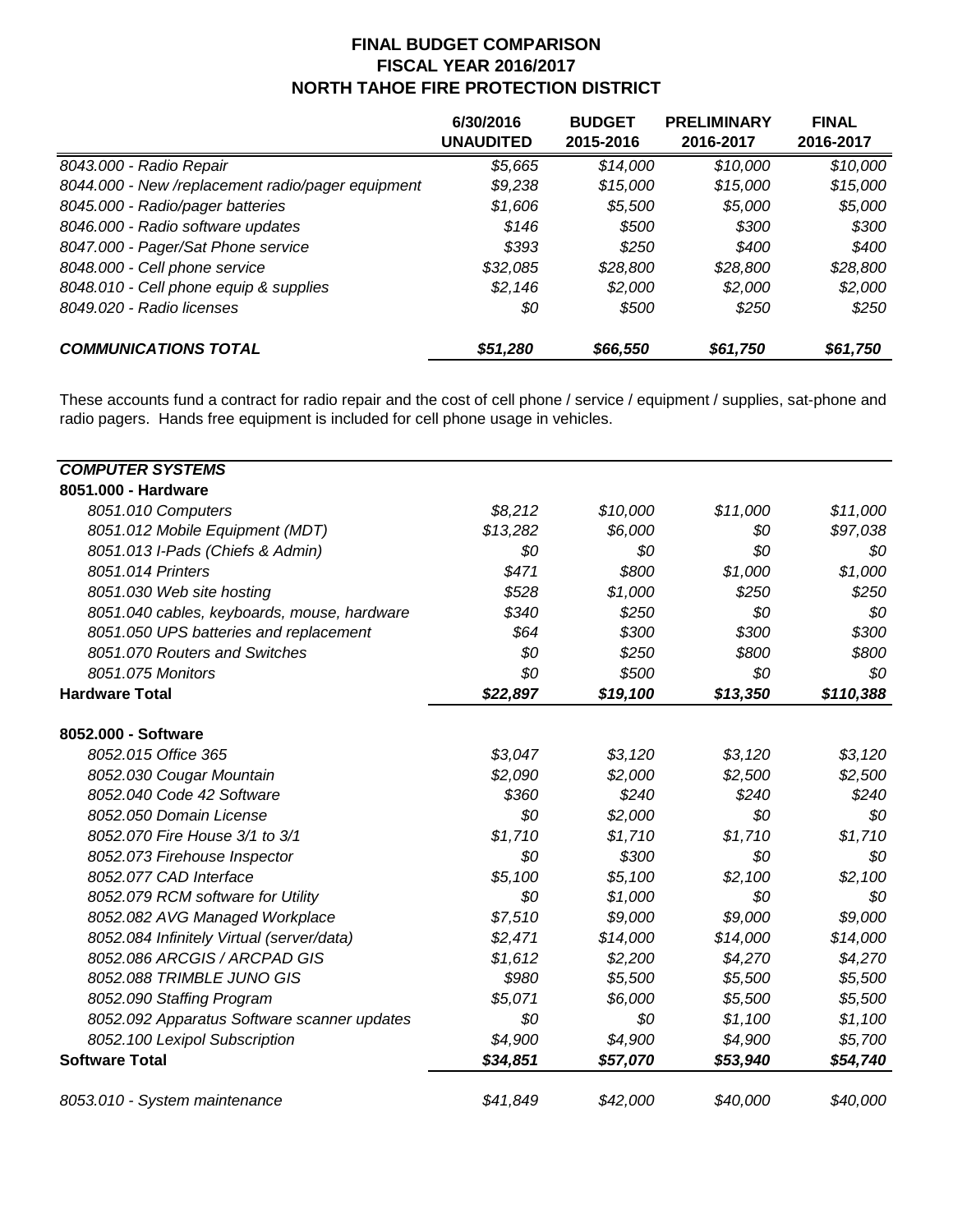|                               | 6/30/2016        | <b>BUDGET</b> | <b>PRELIMINARY</b> | <b>FINAL</b> |
|-------------------------------|------------------|---------------|--------------------|--------------|
|                               | <b>UNAUDITED</b> | 2015-2016     | 2016-2017          | 2016-2017    |
| <b>COMPUTER SYSTEMS TOTAL</b> | \$99.597         | \$118.170     | \$107.290          | \$205,128    |

These accounts are broken down into hardware, software and contractual maintenance. Notable in this budget is the District's continued efforts to update and maintain software programs. Computer system maintenance contains the contract with an outside vendor.

| 8077.000 - GENERAL LIABILITY INSURANCE                   | \$80,591 | \$80,000 | \$83,000 | \$81,000 |
|----------------------------------------------------------|----------|----------|----------|----------|
|                                                          |          |          |          |          |
| <b>FIRE EXTINGUISHERS TOTAL</b>                          | \$647    | \$3,500  | \$3,000  | \$3,000  |
| 8072.000 - Replacement                                   | \$389    | \$1.000  | \$1,000  | \$1,000  |
| 8071.000 - Service                                       | \$258    | \$2,500  | \$2,000  | \$2,000  |
| <b>FIRE EXTINGUISHERS</b>                                |          |          |          |          |
| This account pays for station supplies at six locations. |          |          |          |          |
| <b>HOUSEHOLD EXPENSES TOTAL</b>                          | \$13,929 | \$12,000 | \$13,000 | \$13,000 |
| 8061.010 - Janitorial supplies                           | \$3,896  | \$4,000  | \$4,000  | \$4,000  |
| 8061.000 - Station supplies                              | \$10,033 | \$8,000  | \$9,000  | \$9,000  |
| <b>HOUSEHOLD EXPENSES</b>                                |          |          |          |          |

This is an estimate of the cost of the general liability insurance policy for the District.

|          | <b>APPARATUS MAINTENANCE</b> |          |          |          |          |
|----------|------------------------------|----------|----------|----------|----------|
| 8081.016 | 1985 Seagraves I             | \$880    | \$14,000 | \$12,000 | \$12,000 |
| 8081.022 | 1922 Seagraves I             | \$146    | \$3,500  | \$3,500  | \$3,500  |
| 8081.033 | 1990 Seagrave I              | \$15,501 | \$11,000 | \$10,000 | \$10,000 |
| 8081.041 | 1986 Grumman I               | \$666    | \$0      | \$0      | \$0      |
| 8081.045 | 1991 International III       | \$269    | \$5,500  | \$5,500  | \$5,500  |
| 8081.052 | 1971 John Deere loader       | \$0      | \$3,000  | \$3,200  | \$3,200  |
| 8081.056 | 1995 Chevy Tahoe P-5         | \$817    | \$1,000  | \$2,500  | \$0      |
| 8081.058 | 1997 Ford F-250 Mech         | \$1,158  | \$3,500  | \$2,500  | \$0      |
| 8081.060 | 1999 Ford F-250 STL          | \$1,017  | \$4,000  | \$4,000  | \$4,000  |
| 8081.065 | 2007 International III       | \$6,581  | \$6,000  | \$8,200  | \$8,200  |
| 8081.067 | 2001 Ford Expedition 500     | \$757    | \$3,000  | \$3,500  | \$3,500  |
| 8081.071 | 2003 Spartan Pumper I        | \$11,582 | \$12,500 | \$13,000 | \$13,000 |
| 8081.075 | 2004 Kenworth water tender   | \$91     | \$8,000  | \$8,200  | \$8,200  |
| 8081.076 | 2005 Ford Braun ambul        | $-521$   | \$0      | \$4,500  | \$4,500  |
| 8081.077 | 1997 International II- E56   | \$1,365  | \$7,000  | \$7,000  | \$7,000  |
| 8081.078 | 2008 Ford F250 502           | \$6,666  | \$4,500  | \$4,500  | \$4,500  |
| 8081.080 | 2008 Ford F-150 Stn51        | \$3,487  | \$4,000  | \$4,000  | \$4,000  |
| 8081.081 | 2008 Ford F-150 Stn52        | \$2,444  | \$4,000  | \$4,000  | \$4,000  |
| 8081.083 | 2006 Bauer air trailer       | \$140    | \$2,000  | \$2,000  | \$2,000  |
| 8081.084 | 2005 DCA70 CAT gen Stn51     | \$0      | \$1,800  | \$1,800  | \$1,800  |
|          |                              |          |          |          |          |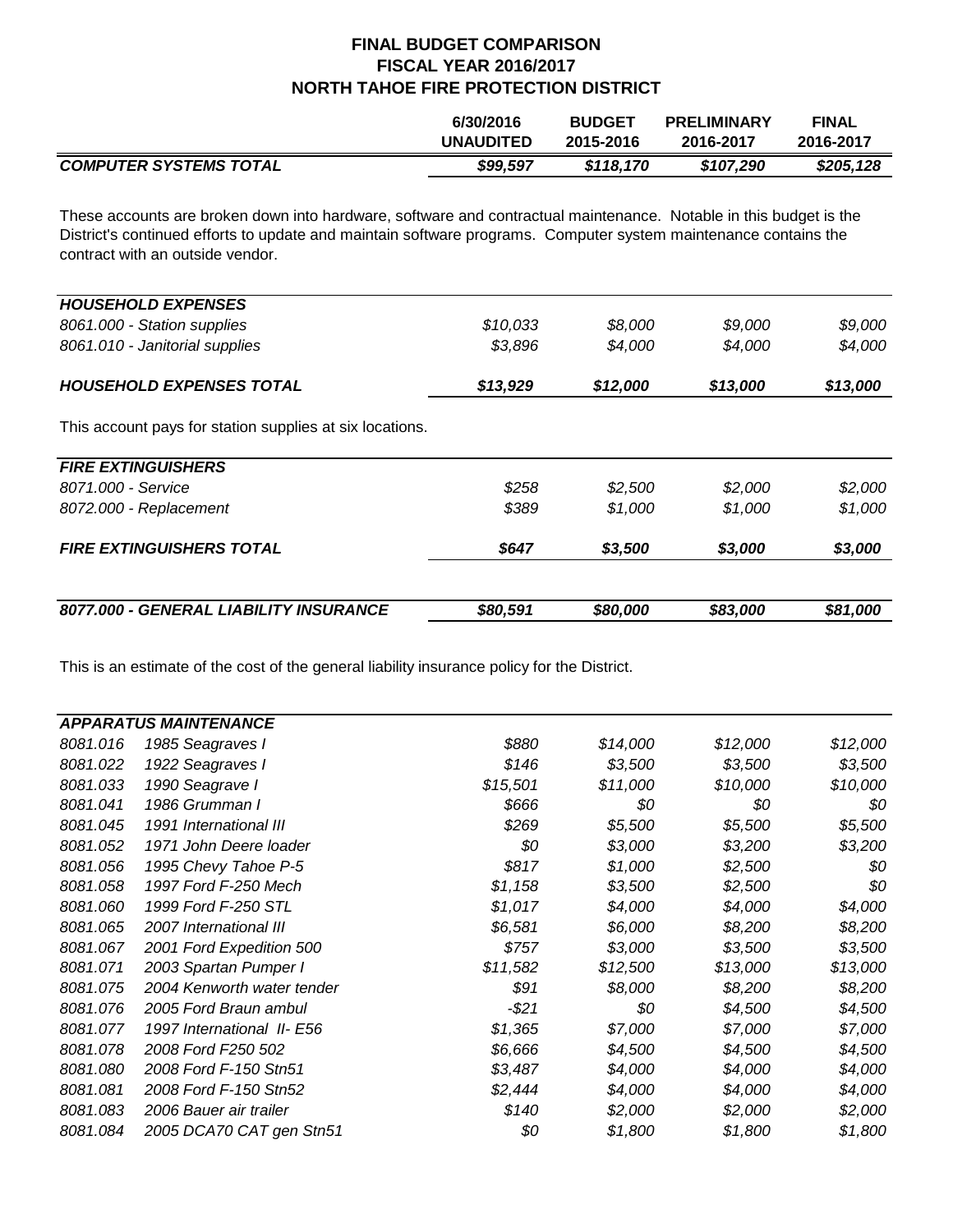|          |                                     | 6/30/2016        | <b>BUDGET</b> | <b>PRELIMINARY</b> | <b>FINAL</b> |
|----------|-------------------------------------|------------------|---------------|--------------------|--------------|
|          |                                     | <b>UNAUDITED</b> | 2015-2016     | 2016-2017          | 2016-2017    |
| 8081.085 | 2008 Ford Expedition B-5            | \$1,772          | \$4,000       | \$4,000            | \$4,000      |
| 8081.086 | 2009 Ford Expedition 500            | \$3,352          | \$4,000       | \$4,000            | \$4,000      |
| 8081.087 | 2008 Ford Braun ambu                | \$5,623          | \$15,000      | \$5,000            | \$5,000      |
| 8081.088 | 2011 Mechanic Vehicle               | \$3,317          | \$4,500       | \$4,800            | \$4,800      |
| 8081.089 | 2011 Ford F350 Braun Ambulance      | \$759            | \$3,100       | \$3,000            | \$3,000      |
| 8081.090 | 2012 Ford F-350 Braun ambulance     | \$3,293          | \$3,000       | \$3,000            | \$3,000      |
| 8081.091 | 2014 Ford F350 Braun Ambulance      | \$0              | \$3,000       | \$3,000            | \$3,000      |
| 8081.092 | 2014 KME Type I Engine              | \$3,043          | \$13,000      | \$10,000           | \$10,000     |
| 8081.093 | 2014 KME Type I Engine              | \$3,192          | \$13,000      | \$10,000           | \$10,000     |
| 8081.094 | 2014 Dodge Braun Ambulance          | \$2,594          | \$3,500       | \$3,500            | \$3,500      |
| 8081.095 | 2016 Dodge Braun Ambulance          | \$2,556          | \$5,000       | \$3,800            | \$3,800      |
| 8081.096 | 2016 Admin Utility Interceptor      | \$346            | \$3,000       | \$1,800            | \$1,800      |
| 8081.097 | 2016 Ford Utility F-250             | \$5,778          | \$5,000       | \$5,500            | \$5,500      |
| 8081.098 | 2016 Ford Utility F-250             | \$4,475          | \$5,000       | \$6,500            | \$6,500      |
| 8081.099 | 2016 KME Type I Engine              | \$0              | \$0           | \$10,000           | \$10,000     |
| 8081.100 | 2017 Prevention Utility Interceptor | \$0              | \$0           | \$0                | \$2,500      |
| 8081.101 | 2017 Ford Utility F-250             | \$0              | \$0           | \$0                | \$2,500      |
| 8081.200 | 2002 Bandit chipper                 | \$932            | \$2,000       | \$1,800            | \$1,800      |
| 8081.203 | 2004 Arrow trailer                  | \$0              | \$1,000       | \$1,000            | \$1,000      |
| 8081.204 | 2006 Ford F450                      | \$25             | \$3,500       | \$3,500            | \$3,500      |
| 8081.205 | 2006 Carson chip trailer            | \$0              | \$1,000       | \$1,000            | \$1,000      |
| 8081.207 | 2001 Ford F350                      | \$163            | \$3,400       | \$3,400            | \$3,400      |
| 8081.208 | 2008 Ford F-450                     | \$209            | \$3,500       | \$3,500            | \$3,500      |
| 8081.209 | 1999 Ford F-150 STN53               | \$0              | \$3,000       | \$3,000            | \$3,000      |
| 8081.210 | 1999 Ford F-150 Prevent             | \$872            | \$3,000       | \$3,000            | \$3,000      |
| 8081.212 | 2003 Chevy Tahoe                    | \$1,060          | \$4,000       | \$4,000            | \$4,000      |
| 8081.213 | 2008 Bandit chipper                 | \$0              | \$1,800       | \$1,800            | \$1,800      |
| 8081.214 | 1999 Ford F-150 Prevent             | \$441            | \$3,100       | \$3,000            | \$3,000      |
| 8081.247 | Snowmobile Trailer                  | \$108            | \$900         | \$900              | \$900        |
| 8081.248 | PIO Trailer                         | \$0              | \$250         | \$250              | \$250        |
| 8081.249 | PIO Trailer                         | \$0              | \$250         | \$250              | \$250        |
| 8081.250 | American Signal OES-1 Sign Trailer  | \$0              | \$250         | \$250              | \$250        |
| 8081.251 | American Signal (OES-2)             | \$0              | \$250         | \$250              | \$250        |
| 8081.252 | 1985 cook trailer                   | \$22             | \$2,000       | \$2,000            | \$2,000      |
| 8081.253 | 2011 Skidoo Snowmobile              | \$39             | \$1,000       | \$1,000            | \$1,000      |
| 8081.254 | 2012 Skidoo Snowmobile              | \$537            | \$1,000       | \$1,000            | \$1,000      |
| 8081.255 | Two-axle tow trailer                | \$0              | \$1,600       | \$1,600            | \$1,600      |
| 8081.256 | Polaris ranger                      | \$1,541          | \$1,000       | \$1,800            | \$1,800      |
| 8081.257 | Utility trailer for ranger          | \$145            | \$600         | \$600              | \$600        |
| 8081.258 | Snowmobile Sleigh                   | \$0              | \$250         | \$250              | \$250        |
| 8081.259 | <b>CAT Loader</b>                   | \$600            | \$800         | \$1,000            | \$1,000      |
| 8081.998 | <b>Budget Adjustment</b>            | \$0              | $-$121,850$   | $-$125,450$        | -\$121,950   |
|          | <b>APPARATUS MAINTENANCE TOTAL</b>  | \$100,340        | \$100,000     | \$96,500           | \$100,000    |

Notable is the budget adjustment, these accounts represent a decrease in the overall apparatus maintenance budget while still acknowledging the need for maintenance on individual apparatus units.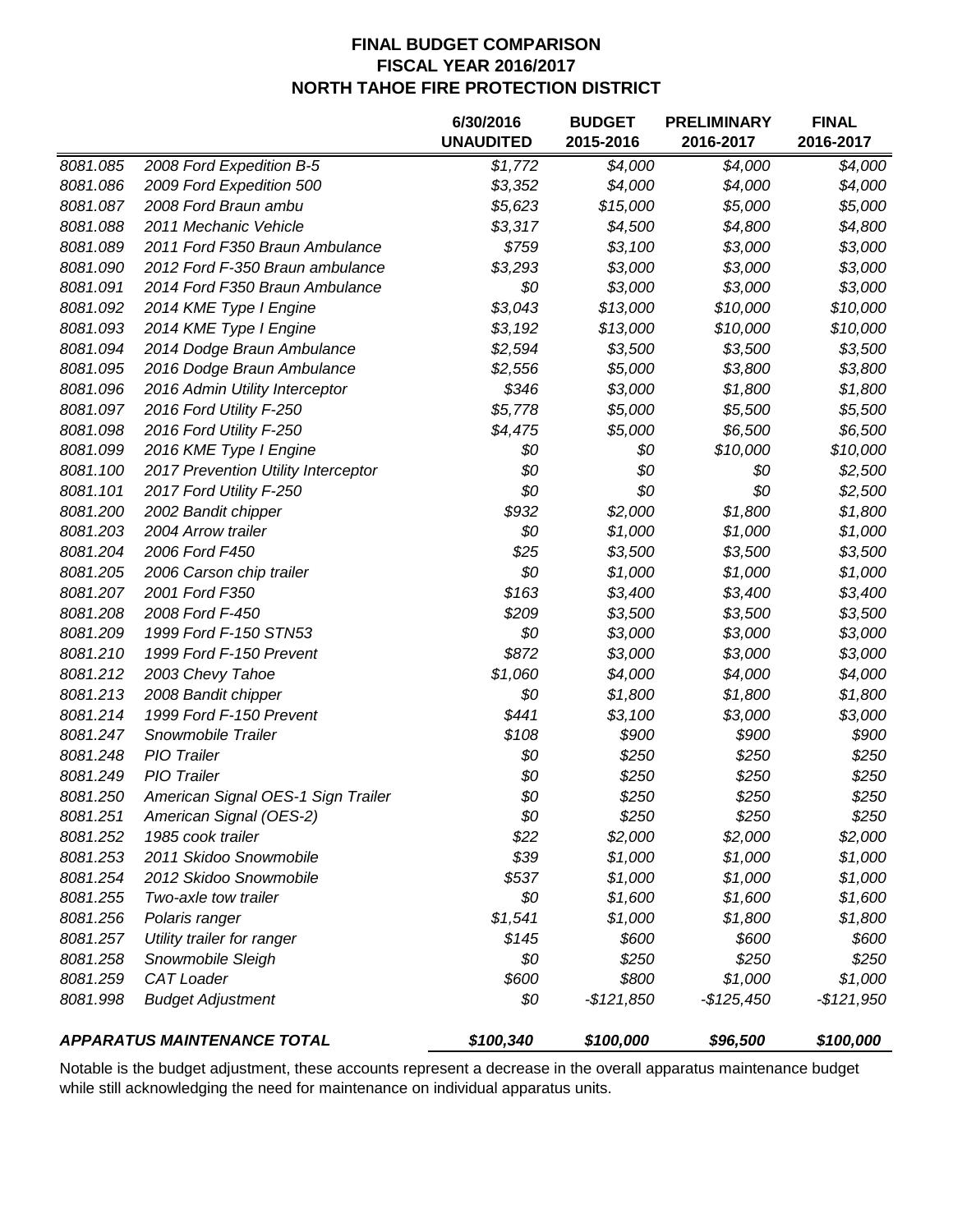|                                                                              | 6/30/2016<br><b>UNAUDITED</b> | <b>BUDGET</b><br>2015-2016 | <b>PRELIMINARY</b><br>2016-2017 | <b>FINAL</b><br>2016-2017 |
|------------------------------------------------------------------------------|-------------------------------|----------------------------|---------------------------------|---------------------------|
| <b>OTHER FLEET EXPENSES</b>                                                  |                               |                            |                                 |                           |
| 8084.000 - Coveralls & shop towels<br>8084.010 - Station Carpets & towels    | \$2,958<br>\$9,809            | \$3,500<br>\$7,000         | \$6,000<br>\$7,700              | \$6,000<br>\$7,700        |
| 8088.000 - Oils, fluids, filters                                             | \$5,003                       | \$7,000                    | \$7,000                         | \$7,000                   |
| 8089.000 - Diesel<br>8090.000 - Gas                                          | \$38,641<br>\$29,664          | \$45,000<br>\$28,000       | \$45,000<br>\$29,000            | \$45,000<br>\$29,000      |
| 8091.000 - Waste oil management<br>8092.000 - Shop tools - new & replacement | \$4,879<br>\$3,992            | \$2,800<br>\$3,200         | \$3,000<br>\$3,200              | \$3,000<br>\$3,200        |
| 8093.000 - Service unit tools - new & replacement<br>8095.000 - Snow chains  | \$775<br>\$3,848              | \$1,000                    | \$1,000                         | \$1,000<br>\$3,800        |
| 8097.000 - Station Generator Maintenance                                     | \$0                           | \$3,800<br>\$3,800         | \$3,800<br>\$3,800              | \$3,800                   |
| 8098.000 - Parts inventory management                                        | \$2,815                       | \$500                      | \$2,000                         | \$2,000                   |
| <b>OTHER FLEET EXPENSES TOTAL</b>                                            | \$102,384                     | \$105,600                  | \$111,500                       | \$111,500                 |

These accounts pay for the cost of the mechanic division, cost of diesel and gasoline, snow chains and generators. These accounts do not include the labor costs associated with part-time employees for apparatus repair.

| <b>OTHER EQUIPMENT MAINTENANCE</b>                 |         |          |          |          |
|----------------------------------------------------|---------|----------|----------|----------|
| 8102.000 - Outside repair                          | \$0     | \$1.100  | \$1.100  | \$1.100  |
| 8103.000 - Small tools                             | \$1.580 | \$2,000  | \$2,000  | \$2,000  |
| 8104.000 - Ladders - replacement, repair & testing | \$0     | \$1,500  | \$4,500  | \$4,500  |
| 8104.004 - Ladders - New                           | \$0     | \$3,500  | 80       | 80       |
| 8106.000 - Hurst/Holmatro tool testing             | \$0     | \$3.100  | \$3,100  | \$3,100  |
| 8107.000 - Pump testing                            | \$2.200 | \$5,200  | \$5,200  | \$5,200  |
| 8108.000 - Hose testing                            | \$649   | \$8,000  | \$8,000  | \$8,000  |
| <b>OTHER EQUIPMENT MAINTENANCE TOTAL</b>           | \$4,429 | \$24,400 | \$23,900 | \$23,900 |

This account covers parts and testing of the District small tools and equipment. This also covers the costs of outsourcing to third party testing of ladders, rescue tools, engine pumps and hose.

| <b>SCBA MAINTENANCE</b>                        |         |          |          |          |
|------------------------------------------------|---------|----------|----------|----------|
| 8111.000 - Testing                             | \$639   | \$2,000  | \$2,000  | \$2,000  |
| 8112.000 - SCBA parts & maintenance-New OSHA R | \$3.464 | \$5,500  | \$4,500  | \$4,500  |
| 8112.010 - SCBA fit testing                    | \$0     | \$1,200  | \$1,200  | \$1,200  |
| 8113.000 - Compressor maintenance              | \$3,847 | \$6,000  | \$3,500  | \$3,500  |
| 8114.000 - Personal alert devices & batteries  | \$211   | \$450    | \$450    | \$450    |
|                                                |         |          |          |          |
| <b>SCBA MAINTENANCE TOTAL</b>                  | \$8,161 | \$15,150 | \$11,650 | \$11,650 |
| <b>TECHNICAL RESCUE EQUIPMENT</b>              |         |          |          |          |
| 8121.020 Technical rescue equipment            | \$359   | \$1,500  | \$500    | \$500    |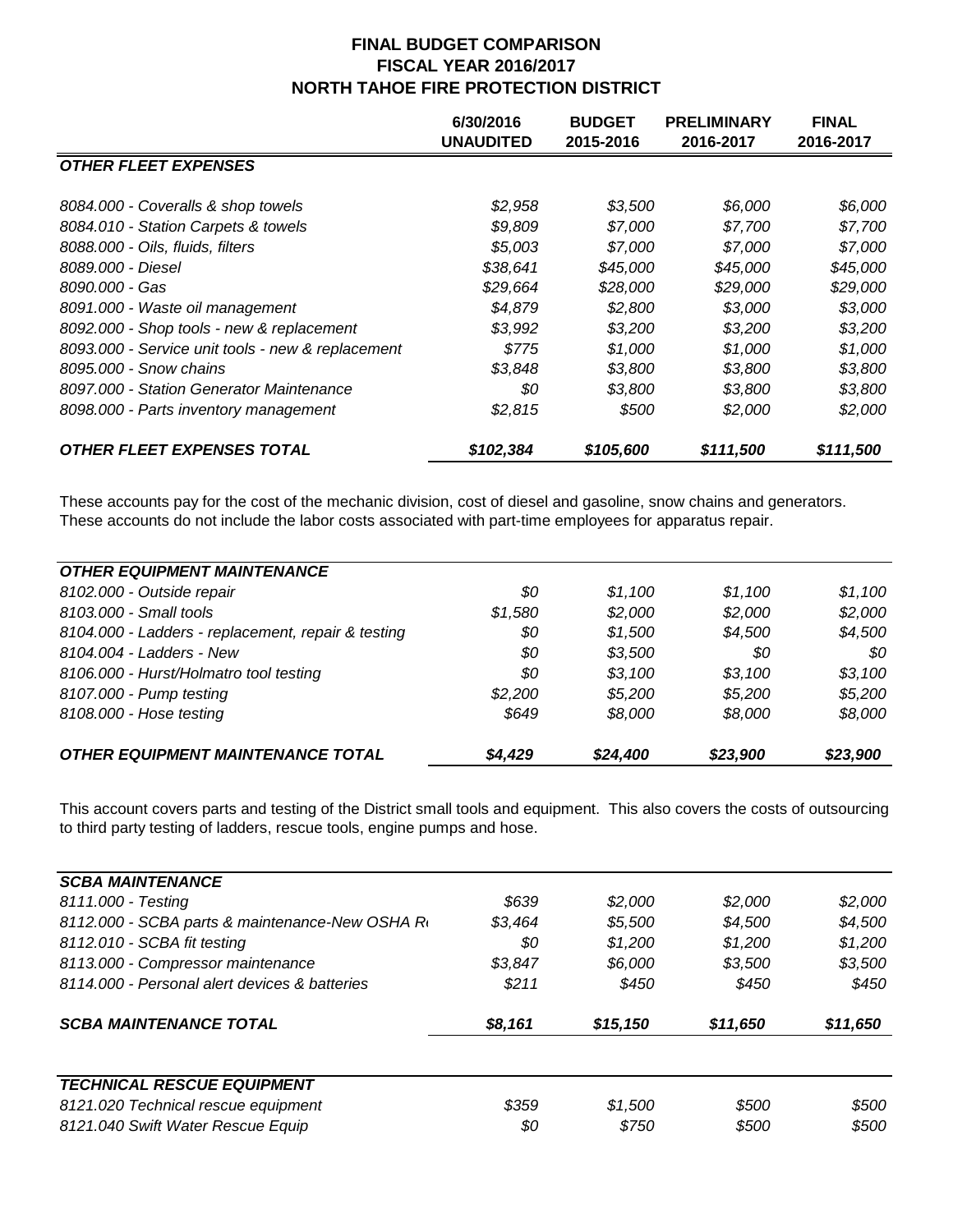|                                        | 6/30/2016<br>UNAUDITED | <b>BUDGET</b><br>2015-2016 | <b>PRELIMINARY</b><br>2016-2017 | <b>FINAL</b><br>2016-2017 |
|----------------------------------------|------------------------|----------------------------|---------------------------------|---------------------------|
| 8121.042 Snow Mobile Program Equipment | \$141                  | \$900                      | \$500                           | \$500                     |
| 8121.045 Rope Rescue                   | \$5,375                | \$5,000                    | \$4,000                         | \$4,000                   |
| 8121.047 Ice Rescue                    | \$255                  | \$500                      | \$1,000                         | \$1,000                   |
| 8121.052 Shorezone Rescue              | \$896                  | \$750                      | \$500                           | \$500                     |
| 8121.055 UTV / Back Country Rescue     | \$5                    | \$500                      | \$500                           | \$500                     |
| <b>RESCUE EQUIPMENT TOTAL</b>          | \$7,031                | \$9,900                    | \$7,500                         | \$7,500                   |

These accounts are for equipment for confined space rescue and technical rescue including rescue by snowmobile in the backcountry during the winter months and UTV rescue in the backcountry in the summer.

| <b>ALPINE MEADOWS FIRE STATION</b> |          |          |          |          |
|------------------------------------|----------|----------|----------|----------|
| 8125.000 - Utilities               | \$4,657  | \$6,000  | \$5,000  | \$5.000  |
| 8126.000 - Repairs and maintenance |          |          |          |          |
| 8126.010 Maintenance               | \$6.759  | \$2,500  | \$5,000  | \$15,000 |
| 8126.030 Furniture                 | \$193    | \$1,000  | \$1,000  | \$1,000  |
| 8126.035 Heater maint contract     | \$380    | \$500    | \$400    | \$400    |
| 8126.050 Exterminator              | \$480    | \$500    | \$450    | \$450    |
| 8126.070 Paint exterior/interior   | \$5.990  | \$5.700  | \$2.500  | \$2,500  |
| 8126.112 Alarm System Monitoring   | \$372    | \$500    | \$500    | \$500    |
| 8127.005 - Storage Bldg maint      | \$0      | \$500    | 80       | \$0      |
| 8127.010 - WARN system             |          | \$0      | \$0      | \$0      |
| <b>ALPINE MEADOWS FIRE TOTAL</b>   | \$18.831 | \$17.200 | \$14,850 | \$24,850 |

These accounts track the cost of utilities, repairs and maintenance of the Alpine Meadows fire station. This year's expenses are estimated and reimbursed from ASCWD in the 15 year agreement. We have increased the budget for addition of new windows

| <b>BUILDINGS &amp; GROUNDS MAINTENANCE</b>       |          |          |          |          |
|--------------------------------------------------|----------|----------|----------|----------|
| 8131,000 - Snow removal contracts - all stations | \$7,000  | \$7,000  | \$7,000  | \$7,000  |
| <b>Snow Removal</b>                              | \$7,000  | \$7,000  | \$7,000  | \$7,000  |
| 8132.000 - Station 51 - repairs & maintenance    |          |          |          |          |
| 8132.010 Maintenance                             | \$14,858 | \$15,000 | \$15,000 | \$15,000 |
| 8132.020 Sprinkler test                          | \$3,183  | \$2,000  | \$2,000  | \$2,000  |
| 8132.030 Furniture                               | \$989    | \$2,500  | \$2,500  | \$2,500  |
| 8132.050 Exterminator                            | \$480    | \$500    | \$450    | \$450    |
| 8132.070 Driveway & Parking seal/stripe          | \$4,035  | \$5,000  | \$0      | \$0      |
| 8132.097 CA Elevator Permit                      | \$0      | \$250    | \$250    | \$250    |
| 8132.098 Placer APCD Generator Permit            | \$265    | \$275    | \$275    | \$275    |
| 8132.099 Placer APCD Haz Mat Permit              | \$975    | \$1,100  | \$1,100  | \$1,100  |
| 8132.105 Window Cleaning                         | \$0      | \$900    | \$900    | \$900    |
| 8132.112 Alarm Monitoring                        | \$312    | \$500    | \$500    | \$500    |
| 8132.113 Alarm service                           | \$455    | \$500    | \$500    | \$500    |
| 8132.115 HVAC service contract                   | \$7,950  | \$12,500 | \$12,500 | \$12,500 |
| 8132.120 Elevator service/inspection/testing     | \$1,159  | \$1,250  | \$1,250  | \$1,250  |
|                                                  |          |          |          |          |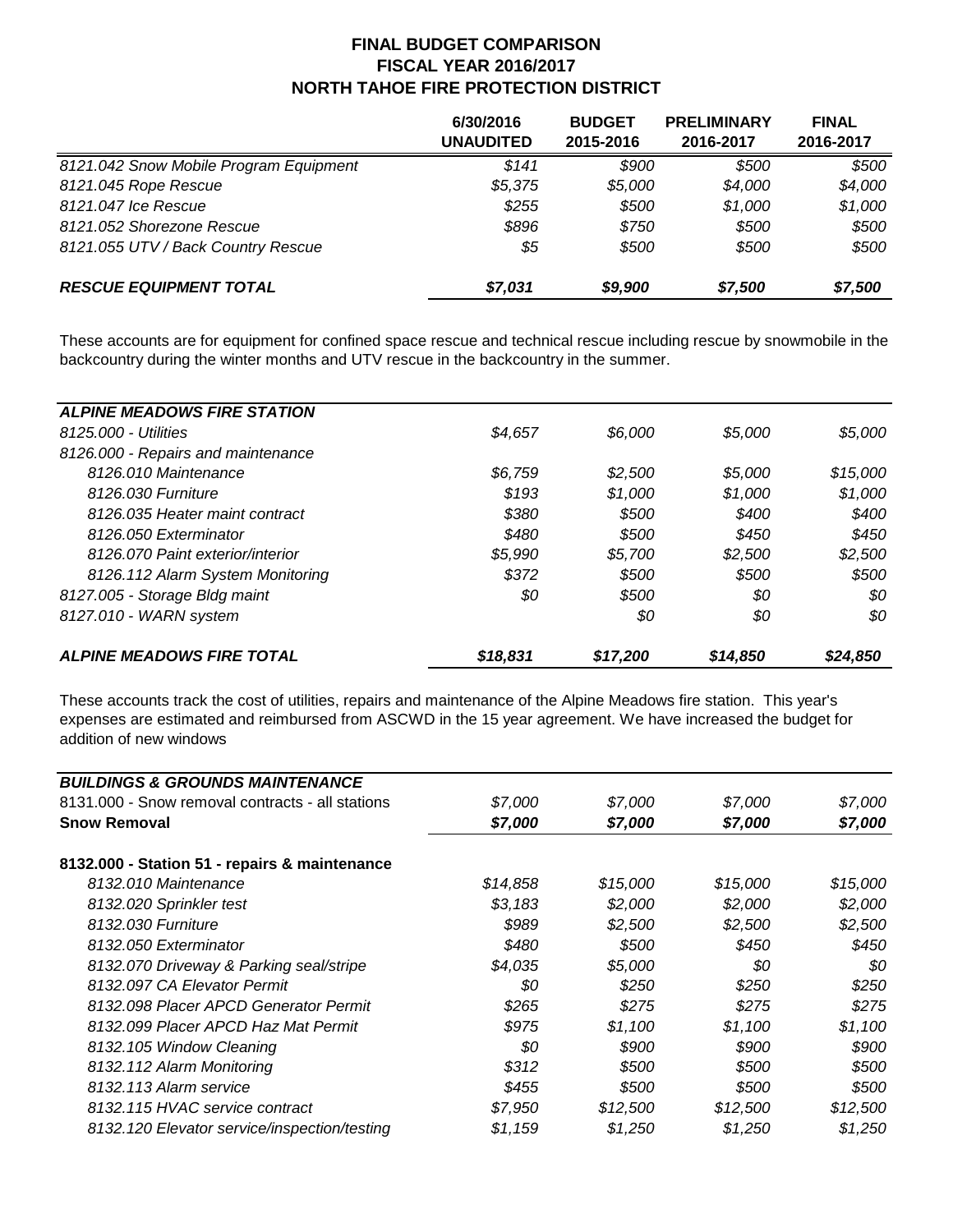|                                               | 6/30/2016<br><b>UNAUDITED</b> | <b>BUDGET</b><br>2015-2016 | <b>PRELIMINARY</b><br>2016-2017 | <b>FINAL</b><br>2016-2017 |
|-----------------------------------------------|-------------------------------|----------------------------|---------------------------------|---------------------------|
| <b>Station 51 Repairs &amp; Maint</b>         | \$34,661                      | \$42,275                   | \$37,225                        | $\sqrt{$37,225}$          |
|                                               |                               |                            |                                 |                           |
| 8133.000 - Station 52 - repairs & maintenance |                               |                            |                                 |                           |
| 8133.010 Maintenance                          | \$6,087                       | \$7,500                    | \$7,500                         | \$7,500                   |
| 8133.025 Deck Stain                           | \$0                           | \$150                      | \$0                             | \$0                       |
| 8133.030 Furniture                            | \$0                           | \$1,500                    | \$1,500                         | \$1,500                   |
| 8133.050 Exterminator                         | \$480                         | \$500                      | \$450                           | \$450                     |
| 8133.060 Driveway Seal and Fill               | \$2,375                       | \$2,500                    | \$0                             | \$0                       |
| 8133.070 Roof Repairs/maint                   | \$6,800                       | \$7,600                    | \$0                             | \$0                       |
| 8133.080 Driveway repairs                     | \$11,649                      | \$10,000                   | \$0                             | \$0                       |
| 8133.082 fence repairs                        | \$0                           | \$0                        | \$0                             | \$0                       |
| 8133.096 Placer APCD Fuel Permit              | \$91                          | \$100                      | \$100                           | \$100                     |
| 8133.097 Placer APCD Vapor Test               | \$435                         | \$450                      | \$450                           | \$450                     |
| 8133.098 Placer APCD Generator Permit         | \$266                         | \$275                      | \$275                           | \$275                     |
| 8133.099 Placer APCD Haz Mat Permit           | \$1,239                       | \$1,250                    | \$1,250                         | \$1,250                   |
| 8133.112 Alarm Monitoring                     | \$455                         | \$500                      | \$500                           | \$500                     |
| 8133.113 fuel pump repairs                    | \$0                           | \$500                      | \$0                             | \$0                       |
| <b>Station 52 Repairs &amp; Maint</b>         | \$29,877                      | \$32,825                   | \$12,025                        | \$12,025                  |
|                                               |                               |                            |                                 |                           |
| 8134.000 - Station 53 - repairs & maintenance |                               |                            |                                 |                           |
| 8134.010 Maintenance                          | \$2,041                       | \$7,500                    | \$7,500                         | \$7,500                   |
| 8134.020 Sprinkler Test                       | \$1,181                       | \$250                      | \$250                           | \$250                     |
| 8134.030 Furniture                            | \$515                         | \$2,500                    | \$1,500                         | \$1,500                   |
| 8134.050 Exterminator                         | \$480                         | \$500                      | \$450                           | \$450                     |
| 8134.060 Driveway seal and fill               | \$0                           | \$2,500                    | \$0                             | \$0                       |
| 8134.080 Paint/repair trim                    | \$0                           | \$0                        | \$0                             | \$0                       |
| 8134.098 Placer APCD Generator Permit         | \$265                         | \$275                      | \$275                           | \$275                     |
| 8134.112 Alarm Monitoring                     | \$364                         | \$500                      | \$500                           | \$500                     |
| <b>Station 53 Repairs &amp; Maint</b>         | \$4,846                       | \$14,025                   | \$10,475                        | \$10,475                  |
| 8135.000 - Station 54 - repairs & maintenance |                               |                            |                                 |                           |
| 8135.010 Maintenance                          | \$3,361                       | \$7,500                    | \$7,500                         | \$7,500                   |
| 8135.020 Sprinkler Test                       | \$1,253                       | \$250                      | \$250                           | \$250                     |
| 8135.030 Furniture                            | \$0                           | \$0                        | \$2,000                         | \$2,000                   |
| 8135.050 Exterminator                         | \$480                         | \$500                      | \$450                           | \$450                     |
| 8135.070 Roof repair / maint                  | \$5,700                       | \$5,700                    | \$0                             | \$0                       |
| 8135.085 Window / Door replacement            | \$0                           | \$2,500                    | \$3,000                         | \$3,000                   |
| 8135.060 Driveway                             | \$2,375                       | \$5,000                    | \$0                             | \$0                       |
| 8135.098 Placer APCD Generator Permit         | \$265                         | \$275                      | \$275                           | \$275                     |
|                                               |                               |                            |                                 |                           |
| 8135.099 Placer APCD Haz Mat Permit           | \$1,153                       | \$1,250                    | \$1,250                         | \$1,250                   |
| 8135.112 Alarm Monitoring                     | \$364                         | \$500                      | \$500                           | \$500                     |
| <b>Station 54 Repairs &amp; Maint</b>         | \$14,951                      | \$23,475                   | \$15,225                        | \$15,225                  |
| 8136.000 - Station 55 - repairs & maintenance |                               |                            |                                 |                           |
| 8136.010 Maintenance                          | \$3,228                       | \$6,000                    | \$6,000                         | \$6,000                   |
| 8136.030 Furniture                            | \$0                           | \$1,000                    | \$0                             | \$0                       |
| 8136.050 Exterminator                         | \$480                         | \$500                      | \$450                           | \$450                     |
| 8136.060 Driveway seal                        | \$725                         | \$2,000                    | \$0                             | \$0                       |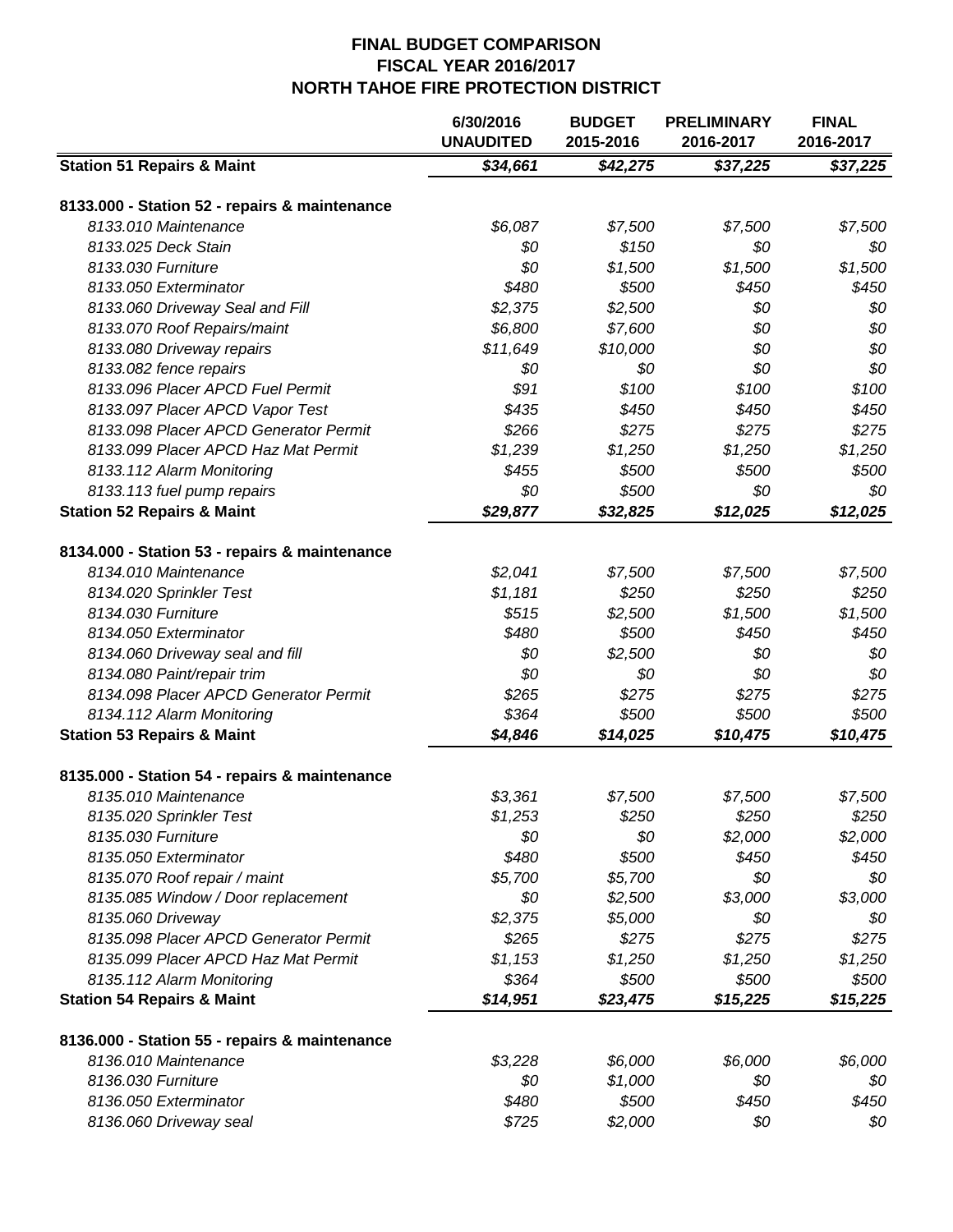|                                                       | 6/30/2016<br><b>UNAUDITED</b> | <b>BUDGET</b><br>2015-2016 | <b>PRELIMINARY</b><br>2016-2017 | <b>FINAL</b><br>2016-2017 |
|-------------------------------------------------------|-------------------------------|----------------------------|---------------------------------|---------------------------|
| 8136.070 Roof repair / maint                          | \$0                           | \$5,700                    | $\overline{SO}$                 | \$0                       |
| 8136.XXX Heater Replacement                           | \$0                           | \$0                        | \$1,200                         | \$1,200                   |
| 8136.098 Placer APCD Generator Permit                 | \$266                         | \$275                      | \$275                           | \$275                     |
| 8136.092 Sewer pump repairs                           | \$0                           | \$2,500                    | \$2,500                         | \$2,500                   |
| 8136.110 Sewer service contract                       | \$0                           | \$1,200                    | \$1,200                         | \$1,200                   |
| 8136.112 Alarm System Monitoring                      | \$455                         | \$500                      | \$500                           | \$500                     |
| <b>Station 55 Repairs &amp; Maint</b>                 | \$5,154                       | \$19,675                   | \$12,125                        | \$12,125                  |
| 8137.000 - Airport Storage                            | \$2,492                       | \$2,500                    | \$2,500                         | \$2,500                   |
| 8139.000 - All Station Maint & Furniture Adjustment   |                               |                            | $-$25,000$                      | $-$25,000$                |
| 8140.020 - ARB Permits (3yr cycle - permits chippers) | \$0                           | \$2,000                    | \$2,000                         | \$2,000                   |
| <b>BUILDINGS &amp; GROUNDS MAINTENANCE TOTAL</b>      | \$98,981                      | \$143,775                  | \$73,575                        | \$73,575                  |
| <b>EMS PROGRAM</b>                                    |                               |                            |                                 |                           |
| 8153.000 - Disposable supplies                        | \$38,566                      | \$40,000                   | \$40,000                        | \$40,000                  |
| 8153.010 - Medications                                | \$6,310                       | \$5,000                    | \$9,900                         | \$9,900                   |
| 8154.000 - Equipment replacement                      | \$3,180                       | \$5,500                    | \$13,800                        | \$13,800                  |
| 8155.000 - Equipment testing & repair                 |                               |                            |                                 |                           |
| 8155.010 Repairs                                      | \$0                           | \$0                        | \$0                             | \$0                       |
| 8155.020 Gurney PM                                    | \$0                           | \$2,500                    | \$2,500                         | \$2,500                   |
| 8155.030 Zoll (monitors PM)                           | \$788                         | \$4,420                    | \$4,500                         | \$4,500                   |
| 8156.000 - Oxygen gas                                 | \$2,930                       | \$3,000                    | \$3,000                         | \$3,000                   |
| 8158.000 - EPCR service fees                          | \$2,995                       | \$2,995                    | \$2,995                         | \$2,995                   |
| 8159.000 - IFT expenses                               | \$3,360                       | \$4,000                    | \$4,000                         | \$4,000                   |
| 8160.000 - SSV contract                               | \$3,492                       | \$1,500                    | \$2,000                         | \$2,000                   |
| 8161.000 - Billing fees                               | \$69,113                      | \$66,000                   | \$72,000                        | \$75,000                  |
| 8161.010 - Metro Fire GEMT admin fee                  | \$189                         | \$1,250                    | \$1,500                         | \$1,500                   |
| <b>EMS PROGRAM TOTAL</b>                              | \$130,923                     | \$136,165                  | \$156,195                       | \$159,195                 |

This category accounts for the costs associated with the District EMS program. Other expenses include billing and EMS forms, IFT expenses, SSV EOA contract monitoring fee, billing fees to the third part billing agent.

| <b>SUBSCRIPTIONS &amp; MEMBERSHIPS TOTAL</b> | \$12,282 | \$12,750 | \$13,750 | \$13,750 |
|----------------------------------------------|----------|----------|----------|----------|
| 8183.000 - CSFA dues                         | \$11.039 | \$5.000  | \$6.000  | \$6,000  |
| 8182.000 - Memberships                       | \$625    | \$7.500  | \$7.500  | \$7.500  |
| 8181,000 - Publications                      | \$618    | \$250    | \$250    | \$250    |
| <b>SUBSCRIPTIONS &amp; MEMBERSHIPS</b>       |          |          |          |          |
|                                              |          |          |          |          |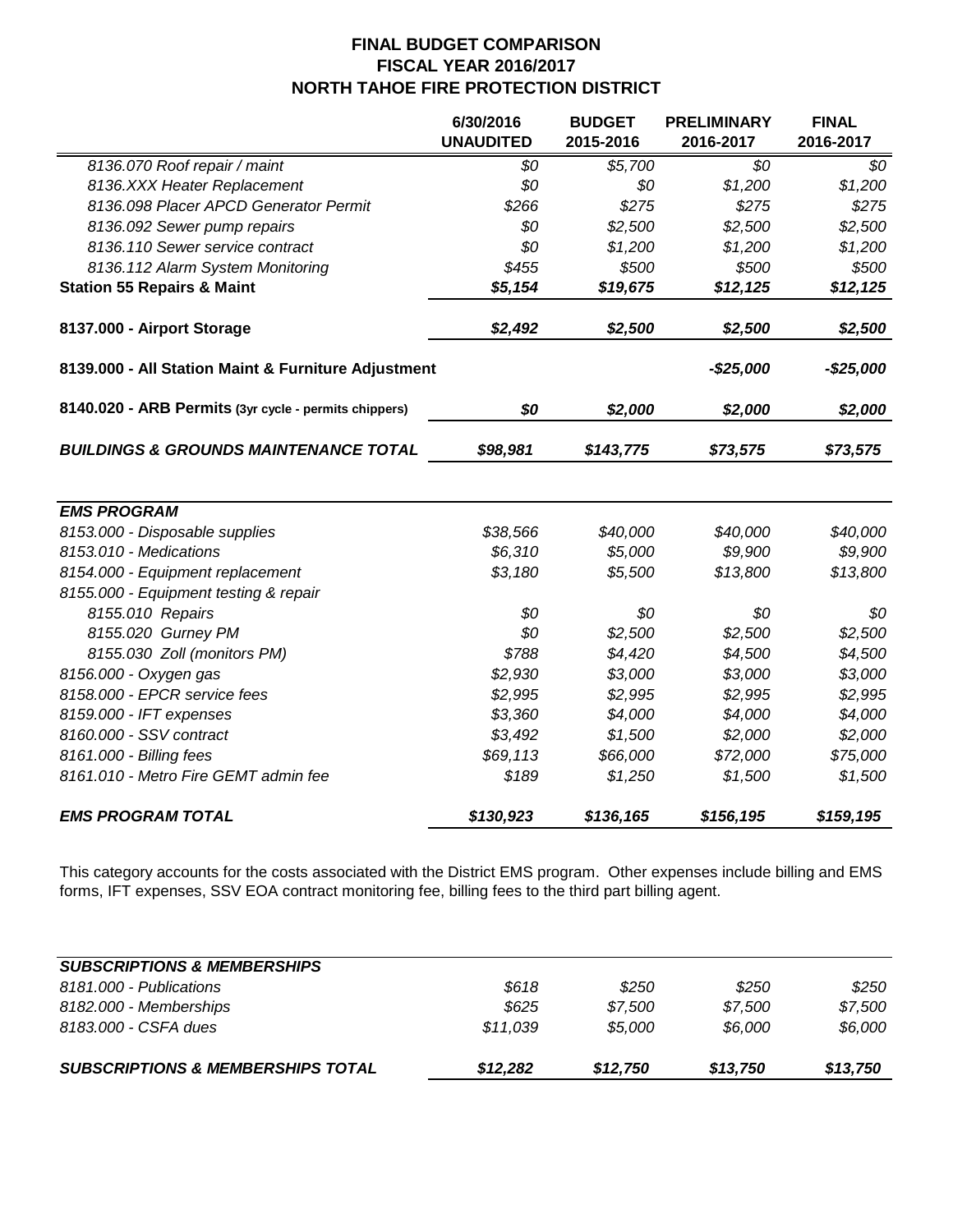| 6/30/2016        | <b>BUDGET</b> | <b>PRELIMINARY</b> | <b>FINAL</b> |
|------------------|---------------|--------------------|--------------|
| <b>UNAUDITED</b> | 2015-2016     | 2016-2017          | 2016-2017    |
|                  |               |                    |              |

This account shows the cost of various publications, professional association memberships including Sierra Front, NFPA, IAAI as well as dues for all employees with the California State Firefighters Association.

| <b>OFFICE SUPPLIES</b>                    |          |          |          |          |
|-------------------------------------------|----------|----------|----------|----------|
| 8186.000 - Copier lease                   | \$7.722  | \$7.200  | \$8.000  | \$8.000  |
| 8187.000 - Disposable supplies            | \$9,599  | \$12,000 | \$12,000 | \$12,000 |
| 8188.000 - Equipment replacement & repair | \$661    | \$500    | \$500    | \$500    |
| 8189.000 - Postage & shipping             | \$2.624  | \$3,000  | \$2,500  | \$2,500  |
| 8193.000 - Checks, tax forms, e-filing    | \$366    | \$600    | \$200    | \$200    |
| 8193.010 - Bank fees                      | \$491    | \$1.000  | \$500    | \$500    |
| <b>OFFICE SUPPLIES TOTAL</b>              | \$21,463 | \$24,300 | \$23,700 | \$23,700 |

These accounts address all aspects of office supplies and equipment for all stations including the monthly leases for the copier at Stn 51.

| <b>BOARD EXPENSES</b>            |          |          |          |          |
|----------------------------------|----------|----------|----------|----------|
| 8201.000 - Medical insurance     | \$55,711 | \$55,000 | \$60,000 | \$60,000 |
| 8202.000 - Meeting fees          | \$4,606  | \$5,300  | \$5,000  | \$5,000  |
| 8202.010 - Board Member I-pads   | \$0      | 80       | \$0      | \$1,750  |
| 8202.020 - Board Member uniforms | 80       | \$1.000  | \$1,000  | \$1,000  |
| 8205.000 - Awards ceremony       | \$5,851  | \$5,000  | \$5,000  | \$5,000  |
| 8208.000 - Election expenses     | \$0      | \$1,000  | \$2,500  | \$2,500  |
| <b>BOARD EXPENSES TOTAL</b>      | \$66,168 | \$67,300 | \$73,500 | \$75,250 |

These accounts contain all costs associated with the District Board of Directors, including the cost of Board member medical insurance, meetings and I-pads. In addition the District's employee awards ceremony is accounted for here.

| <b>PROFESSIONAL EXPENSES</b>         |          |           |           |           |
|--------------------------------------|----------|-----------|-----------|-----------|
| 8211.010 - Annual audit              | \$28,950 | \$22,950  | \$30,000  | \$30,000  |
| 8211.020 - OPEB Valuation            | \$3,500  | \$3,500   | 80        | 80        |
| 8211.030 - Professional Services     | \$12,836 | \$20,000  | \$10,000  | \$18,000  |
| 8211.035 - HMR Evacuation planning   | \$0      | 80        | \$25,000  | \$25,000  |
| 8211.040 - Payroll Services          | \$2,600  | \$3,000   | \$2,600   | \$2,600   |
| 8211.050 - Accounts Payable Services | \$3,025  | \$3,000   | \$3,000   | \$3,000   |
| 8211.060 - Negotiations              | \$3,482  | \$6,700   | 80        | 80        |
| 8211.080 - Prevention Consultant     | \$3,667  | \$4.000   | \$4,000   | \$4,000   |
| 8212.020 - Stn 53 replacement        | \$0      | \$10,000  | \$10,000  | \$10,000  |
| 8213.000 - Legal fees                | \$41,363 | \$45,000  | \$45,000  | \$45,000  |
| PROFESSIONAL EXPENSES TOTAL          | \$99,423 | \$118,150 | \$129,600 | \$137,600 |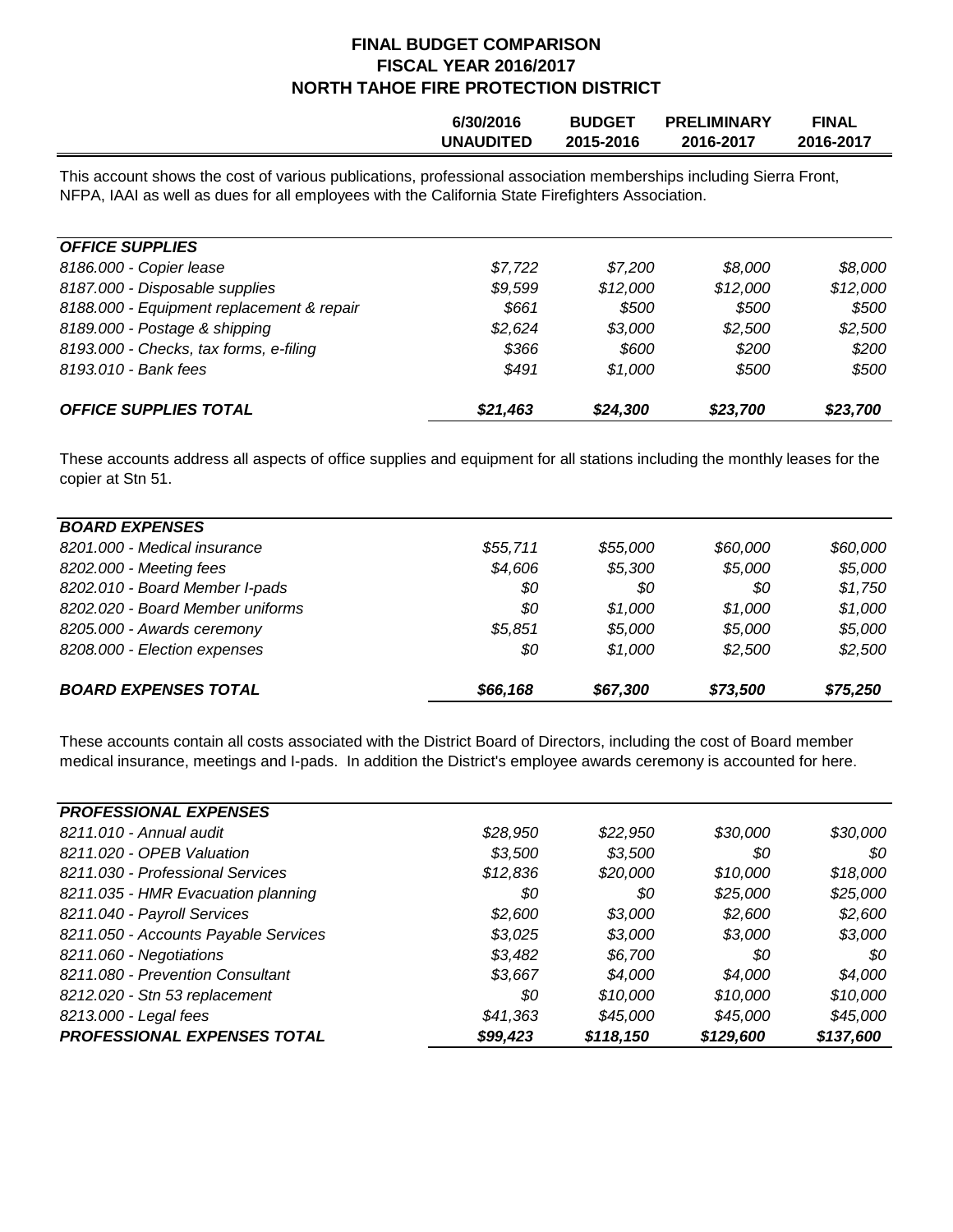|                                                                                                                                                                                                                                              | 6/30/2016        | <b>BUDGET</b> | <b>PRELIMINARY</b> | <b>FINAL</b> |  |  |
|----------------------------------------------------------------------------------------------------------------------------------------------------------------------------------------------------------------------------------------------|------------------|---------------|--------------------|--------------|--|--|
|                                                                                                                                                                                                                                              | <b>UNAUDITED</b> | 2015-2016     | 2016-2017          | 2016-2017    |  |  |
| These accounts includes the cost of the annual audit and the bi-annual valuation of the District's OPEB liability. Also<br>included are fees to outsource Payroll and Accounts Payable, monies for the Prevention consultant. HMR evacuation |                  |               |                    |              |  |  |

included are fees to outsource Payroll and Accounts Payable, monies for the Prevention consultant, HMR evacuation plan and other professional services. Legal fees include the contract with Porter/Simon and the hourly contract for labor issues with Dan Coyle.

| <b>OTHER SERVICES</b>                   |           |           |           |           |
|-----------------------------------------|-----------|-----------|-----------|-----------|
| 8216.000 - AB-2838.000 - LAFCO          | \$6.330   | \$6.331   | \$7,000   | \$7,000   |
| 8217.000 - Legislative advocacy/grants  | \$12,135  | \$12,180  | \$12,150  | \$12,150  |
| 8218.000 - Map book / wall map updates  | 80        | \$1,500   | \$1,500   | \$1,500   |
| 8219.000 - Grass Valley Dispatch        | \$78,222  | \$112,800 | \$112,800 | \$112,800 |
| 8220.060 - CWPP update                  | \$3,000   | \$3,700   | 80        | 80        |
| 8220.070 - Contractual Services         | 80        | \$10,000  | \$10,000  | \$10,000  |
| 8220.080 - Wetland Monitoring STN 51    | \$3.277   | \$4,500   | \$4,500   | \$4,500   |
| 8221.000 - SB-2557 & tax collection fee | \$146,334 | \$135,000 | \$150,000 | \$150,000 |
| 8222.000 - Outside Services             | \$18,410  | \$7,000   | \$15,000  | \$15,000  |
| <b>OTHER SERVICES TOTAL</b>             | \$267,708 | \$293,011 | \$312,950 | \$312,950 |

LAFCO charges are computed based on budget size and are non-negotiable.

The contract for legislative advocacy and grant procurement is with Sustainable Community Advocates.

The Placer County Fee to collect the property taxes, special tax and benefit assessment are non-negotiable.

The District has contracted with Grass Valley Dispatch to perform dispatch services.

| 8227.000 - Travel & meetings & workshops                                     | \$17,503 | \$12,000 | \$14.000 | \$25,000 |
|------------------------------------------------------------------------------|----------|----------|----------|----------|
| <b>TRAVEL &amp; MEETINGS</b>                                                 |          |          | \$2,000  | \$2,000  |
| <b>PUBLICATIONS &amp; NOTICES TOTAL</b>                                      | \$1,745  | \$2,000  |          |          |
| <b>PUBLICATIONS &amp; NOTICES</b><br>8224.000 - Legal notices/advertisements | \$1,745  | \$2.000  | \$2,000  | \$2,000  |

These funds account for the cost of District hosted meetings at any station and meals provided at fires and incidents and strike teams as well as expenses associated with travel and meetings at other locations and including a contingency for unanticipated travel.

| <b>HAZ-MAT</b>                             |         |         |         |         |
|--------------------------------------------|---------|---------|---------|---------|
| 8231.000 - Disposable supplies             | \$154   | \$2.000 | \$1.500 | \$1.500 |
| 8234.000 - Equipment repairs & replacement | \$4.047 | \$5.000 | \$3,500 | \$3,500 |
| <b>HAZ-MAT TOTAL</b>                       | \$4,201 | \$7,000 | \$5,000 | \$5,000 |

This accounts for the costs associated with the District's Hazardous Material program. The budget includes the annual calibration of sensors in the gas detectors and the replacement of disposable supplies if used at an incident.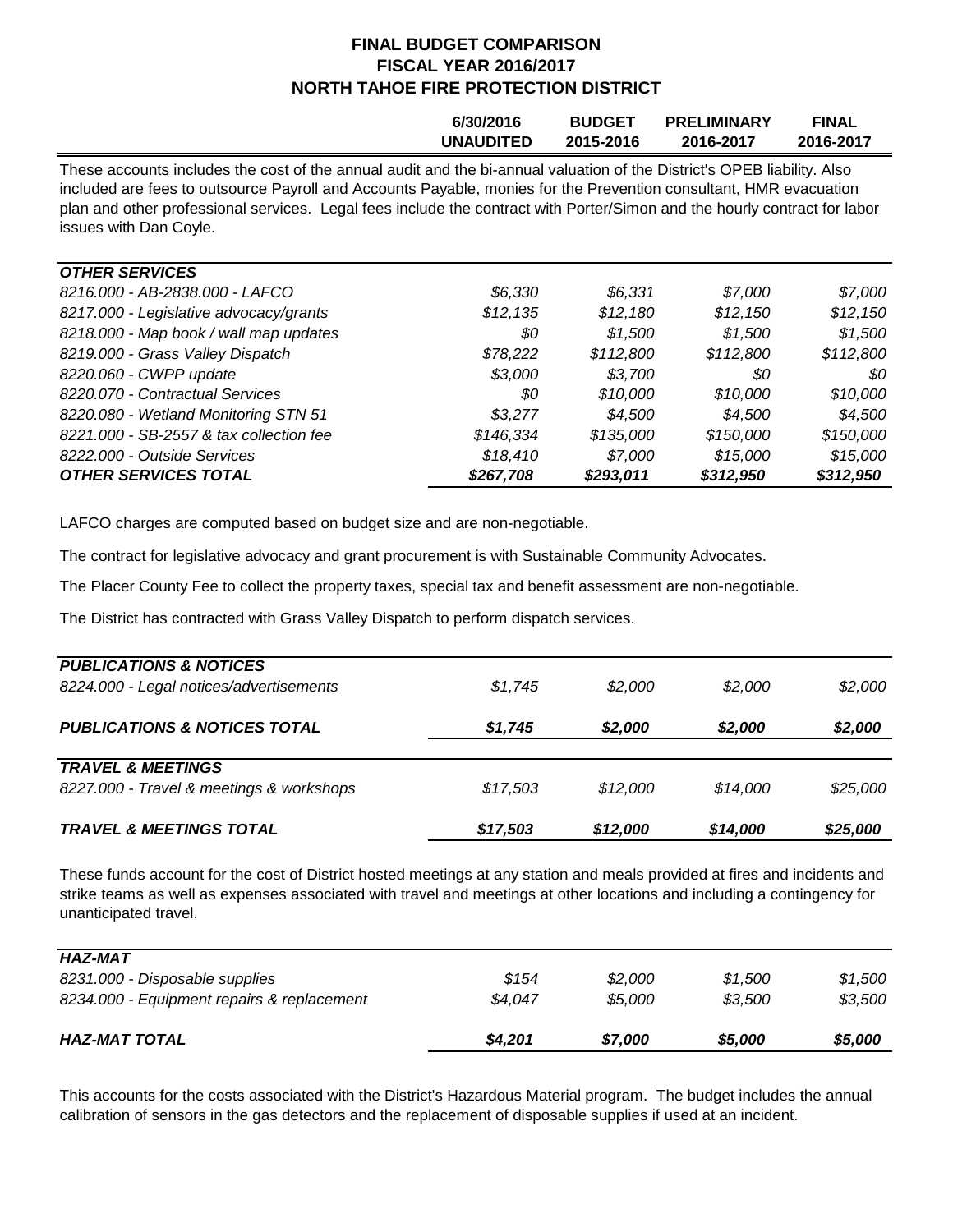|                                              | 6/30/2016<br><b>UNAUDITED</b> | <b>BUDGET</b><br>2015-2016 | <b>PRELIMINARY</b><br>2016-2017 | <b>FINAL</b><br>2016-2017 |
|----------------------------------------------|-------------------------------|----------------------------|---------------------------------|---------------------------|
|                                              |                               |                            |                                 |                           |
| <b>SPECIAL DISTRICT EXPENSES</b>             |                               |                            |                                 |                           |
| 8241.000 - Goodwill                          | \$57                          | \$200                      | \$200                           | \$200                     |
| 8243.000 - Photos & inventory tags, ID cards | \$70                          | \$1,000                    | \$1,000                         | \$1,000                   |
| 8244.010 - Pictures                          | \$3,276                       | \$5,000                    | \$3,000                         | \$3,000                   |
| <b>SPECIAL DISTRICT EXPENSES TOTAL</b>       | \$3,403                       | \$6,200                    | \$4,200                         | \$4,200                   |
| <b>HYDRANTS</b>                              |                               |                            |                                 |                           |
| 8253.000 - Supplies                          | \$131                         | \$1,000                    | \$500                           | \$500                     |
| <b>HYDRANTS TOTAL</b>                        | \$131                         | \$1,000                    | \$500                           | \$500                     |

These accounts are for the cost of snow removal around hydrants in the higher elevation neighborhoods, hydrant stakes and supplies for annual maintenance and a contingency for loader rental if the amount of snow dictates.

| <b>SUPPRESSION</b>                        |           |          |           |           |
|-------------------------------------------|-----------|----------|-----------|-----------|
| 8256.000 - Wildland equipment/foam/tools  | \$811     | \$2,500  | \$3,000   | \$3,000   |
| 8257.000 - Structure equipment/hose/tools | \$10,481  | \$10,000 | \$10,000  | \$10,000  |
| 8258.000 - Strike Team expenses           | \$296,616 | \$85,000 | \$200,000 | \$200,000 |
| 8258.010 - REMS Equipment                 | \$0       | 80       | 80        | \$0       |
| <b>SUPPRESSION TOTAL</b>                  | \$307,908 | \$97,500 | \$213,000 | \$213,000 |
|                                           |           |          |           |           |

These accounts are for equipment and tools associated with both structural and wildland firefighting, strike team expenses which are generally reimbursed.

| <b>UTILITIES</b>                   |           |           |           |           |
|------------------------------------|-----------|-----------|-----------|-----------|
| 8261.000 - Natural gas             | \$27,904  | \$25,000  | \$28.000  | \$28,000  |
| 8262.000 - Electricity             | \$37,006  | \$35,000  | \$35,000  | \$35,000  |
| 8263.000 - Sewer & water           | \$19,506  | \$22,000  | \$22,000  | \$22,000  |
| 8264.000 - Garbage                 | \$305     | \$1,000   | \$1.000   | \$1,000   |
| 8265.000 - Phones & computer lines | \$17,669  | \$30,000  | \$30,000  | \$30,000  |
| <b>UTILITIES TOTAL</b>             | \$102,390 | \$113,000 | \$116,000 | \$116,000 |

These accounts cover the cost of utilities for all stations including natural gas, electricity, sewer and water, garbage collection, land line phone and computer lines.

| <b>FIRE PREVENTION</b>                        |         |          |         |         |
|-----------------------------------------------|---------|----------|---------|---------|
| 8282.000 - Codes & subscriptions              | \$768   | \$4.500  | \$5.495 | \$5.495 |
| 8282.010 - Fire Code Adoption Workshops       | \$0     | \$0      | \$1.350 | \$1.350 |
| 8282.020 - Buellton Fire Prevention Institute | \$0     | 80       | \$3.600 | \$3.600 |
| 8283.000 - Public education                   | \$4.836 | \$12.000 | 80      | 80      |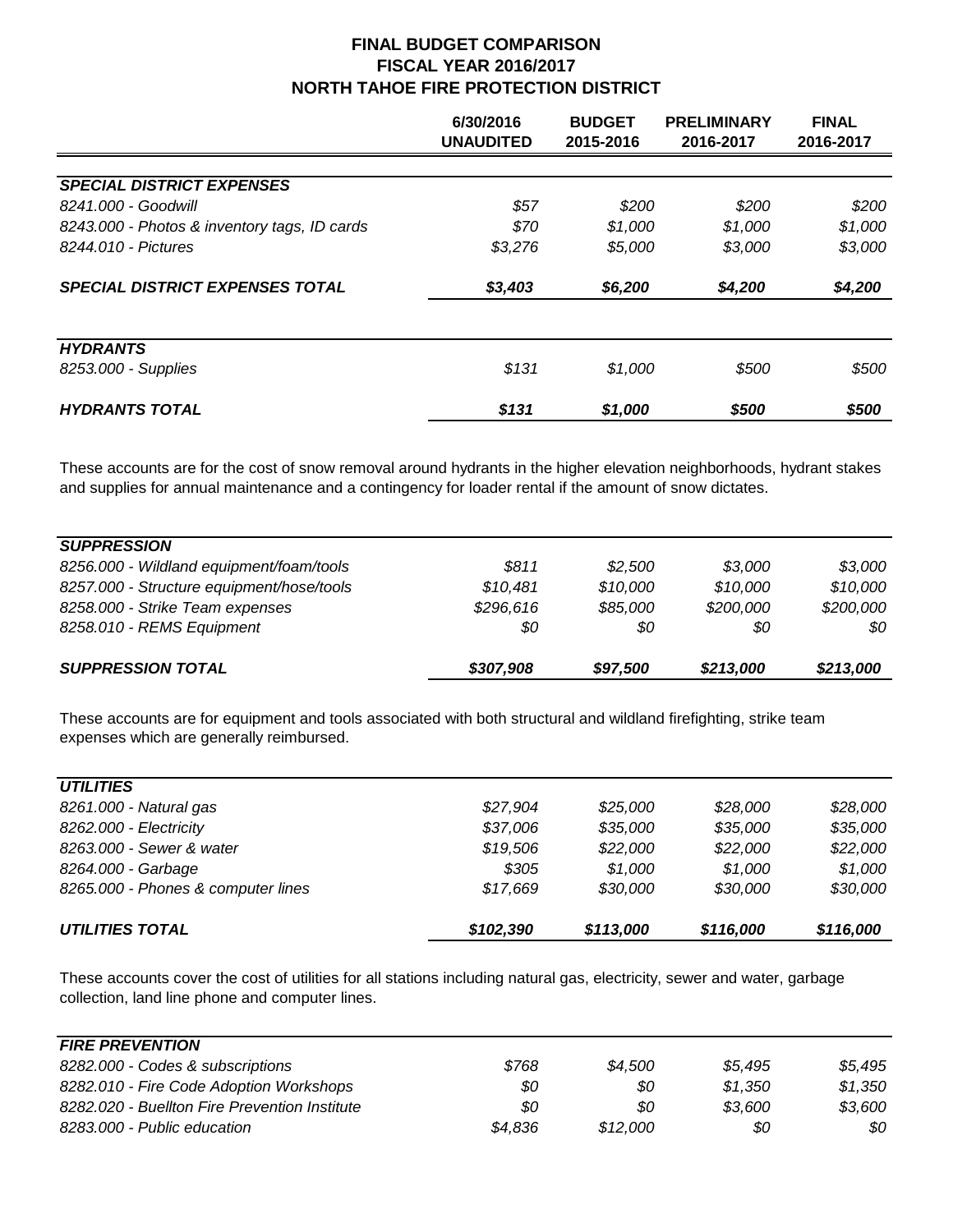|                                   | 6/30/2016<br>UNAUDITED | <b>BUDGET</b><br>2015-2016 | <b>PRELIMINARY</b><br>2016-2017 | <b>FINAL</b><br>2016-2017 |
|-----------------------------------|------------------------|----------------------------|---------------------------------|---------------------------|
| 8285.000 - Forms & supplies       | \$418                  | \$2,000                    | \$500                           | \$500                     |
| 8286.000 - Photography            | \$811                  | \$1,500                    | \$150                           | \$150                     |
| 8287.000 - Investigations         | \$9                    | \$3,000                    | 80                              | 80                        |
| 8287.010 - Investigation Supplies | \$440                  | \$1,000                    | \$2.500                         | \$2,500                   |
| 8288.000 - Associations           | \$580                  | \$1.500                    | \$1,525                         | \$1,525                   |
| <b>FIRE PREVENTION TOTAL</b>      | \$7,862                | \$25,500                   | \$15,120                        | \$15,120                  |

Notable this year is the addition of funds needed for workshops and rollout of the updated Fire Code as well as a new annual expense for the Buellton Fire Prevention Institute. Publication education will be budgeted by the PIO.

| <b>GRANTS</b>                                     |           |           |           |           |
|---------------------------------------------------|-----------|-----------|-----------|-----------|
| 8289.010 - Cal FIRE - VFA (Radios)                | \$37,224  | \$20,000  | \$20,000  | \$19,650  |
| 8291.000 - Cal FIRE - AFG Evacuation Guides       | \$42,840  | \$43,617  | 80        | 80        |
| 8292.000 - FEMA-AFG MDTs                          | \$0       | 80        | \$0       | \$97,038  |
| 8292.001 - FEMA-AFG SCBA                          | \$0       | \$0       | 80        | \$32,000  |
| 8293.000 - SNPLMA (Fairway/Bunker)                | \$0       | \$35,653  | 80        | \$5,839   |
| 8293.001 - SNPLMA 15                              | \$0       | \$0       | \$50.000  | \$50,000  |
| 8293.002 - CTC pile burning                       | \$0       | 80        | \$49,000  | \$49,000  |
| 8294.010 - Cal FIRE - CTC GHG Vedanta             | \$168,322 | \$120,000 | 80        | 80        |
| 8294.012 - Cal FIRE TRCD chipping (Alpine & NTFPL | \$7,648   | \$78,710  | \$50,000  | \$24,000  |
| 8294.013 - NLTFPD Bi-State Defensible Space       | \$0       | \$0       | \$0       | \$10,000  |
| 8294.014 - FEMA Fuel reduction                    | \$0       | \$0       | \$0       | \$50,000  |
| 8294.015 - LVFPD Water Quality Enhancement        | \$0       | \$0       | 80        | \$5,000   |
| <b>GRANTS TOTAL</b>                               | \$256,034 | \$297,980 | \$169,000 | \$342,527 |

The majority of grants have a calendar year end, and often span two of the District's fiscal years. The above grant expenditures have been revised to reflect activity for the current year only.

For the current fiscal year the District has included the remaining Cal Fire TRCD funds, funds from CTC for pile burning and the year of a 5 year grant from SNPLMA 15. Also included is a VFA grant for radios.

| <b>TRAINING AND SAFETY</b>                             |          |          |          |          |
|--------------------------------------------------------|----------|----------|----------|----------|
| 8301.020 - Line Safety Staff Development               | \$36,097 | \$27,500 | \$26,000 | \$26,000 |
| 8301.040 - Chief Officer Development                   | \$9.165  | \$10,000 | \$9,000  | \$9,000  |
| 8301.060 - Administrative Development                  | \$3.661  | \$4,000  | \$4,000  | \$4,000  |
| 8301.080 - Executive Officer Development               | \$4,805  | \$5,000  | \$4,000  | \$4,000  |
| 8302.020 - Prevention Development                      | \$4,073  | \$4,000  | \$5,000  | \$5,000  |
| 8302.040 - EMS Officer Development                     | \$0      | \$1,000  | \$1,000  | \$1,000  |
| 8302.080 - Training Officer Development                | \$969    | \$3,000  | \$2.000  | \$2,000  |
| 8303.020 - Mechanic Development                        | \$2,177  | \$2,000  | \$2.000  | \$2,000  |
| 8303.040 - Specialty Staff (tech, haz mat, scba, GIS.) | \$16,548 | \$20,500 | \$18,000 | \$18,000 |
| 8304.020 - Part-Time FF Development                    | \$170    | \$2,000  | \$500    | \$500    |
| 8304.040 - Board Member Development                    | \$2.538  | \$4,000  | \$3,000  | \$4,500  |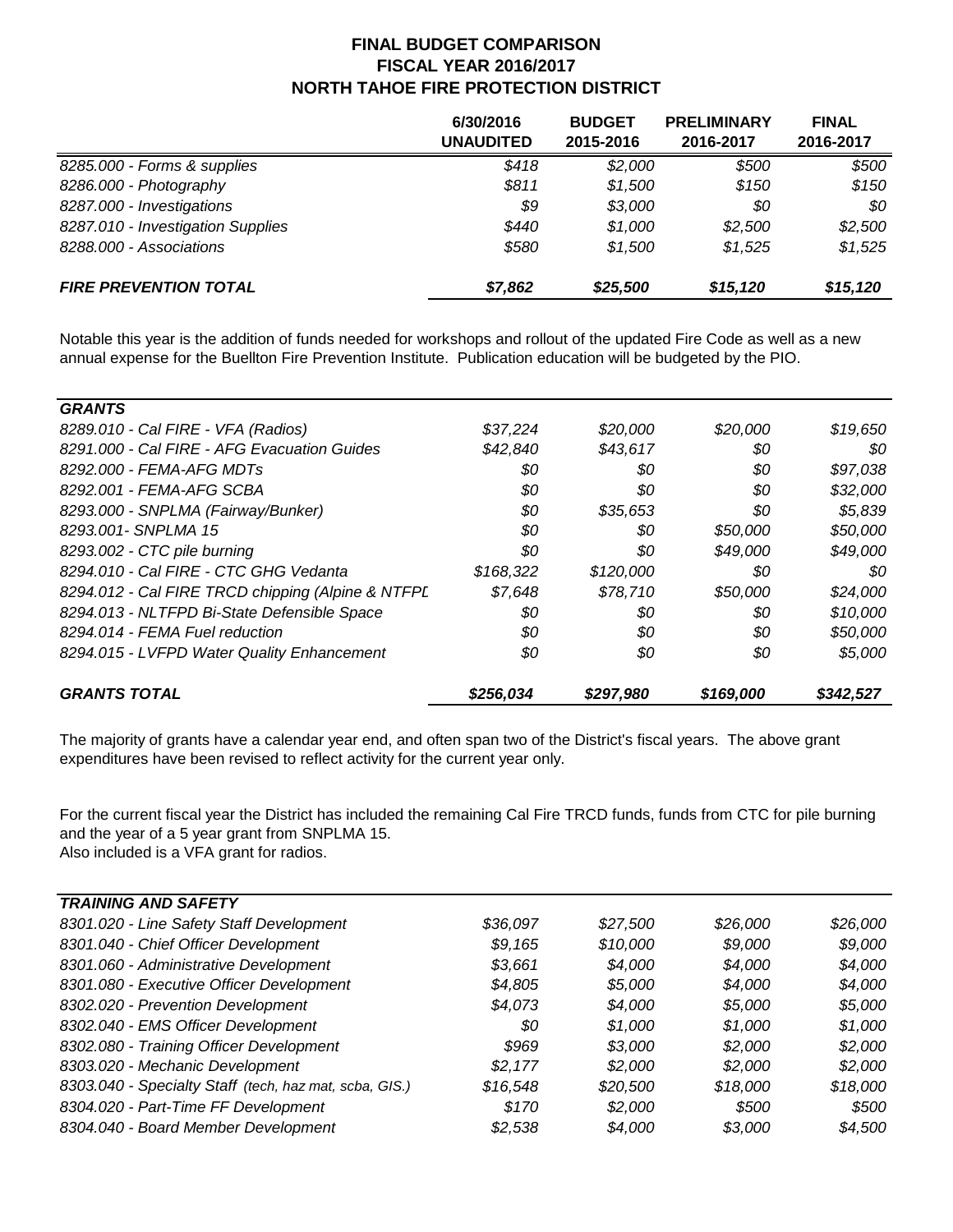|                                                    | 6/30/2016<br><b>UNAUDITED</b> | <b>BUDGET</b><br>2015-2016 | <b>PRELIMINARY</b><br>2016-2017 | <b>FINAL</b><br>2016-2017 |
|----------------------------------------------------|-------------------------------|----------------------------|---------------------------------|---------------------------|
| 8305.020 - Training Materials                      | \$2,311                       | \$7,000                    | \$7,000                         | \$7,000                   |
| 8305.030 - Training Facility (Burn bldg, Conf Ctr) | \$65                          | \$4,000                    | \$3,500                         | \$3,500                   |
| 8305.040 - Recruitment expenses-FF/Cap/BC Test     | \$3,054                       | \$10,000                   | \$10,000                        | \$10,000                  |
| 8305.070 - Full-Time Medic / EMT CE's              | \$22,700                      | \$22,500                   | \$25,500                        | \$25,500                  |
| 8310.040 - Safety Officer Development              | \$673                         | \$1,000                    | \$1,000                         | \$1,000                   |
| <b>TRAINING AND SAFETY TOTAL</b>                   | \$109,006                     | \$127,500                  | \$121,500                       | \$123,000                 |
| <b>OTHER SPECIAL TRAINING</b>                      |                               |                            |                                 |                           |
| 8311.020 - EMS License and Certificate Fees        | \$3,839                       | \$3,000                    | \$3,000                         | \$3,000                   |
| 8311.040 - DMV license and Certificate Fees        | \$1,217                       | \$1,000                    | \$1,000                         | \$1,000                   |
| 8311.060 - Physicals (DMV, RTW, Pre-emp)           | \$6,956                       | \$7,500                    | \$7,000                         | \$7,000                   |
| 8312.020 - Fitness Equip Maint & Repairs           | \$634                         | \$5,000                    | \$3,100                         | \$3,100                   |
| 8312.040 - Fitness Equip Replacement               | \$2,134                       | \$2,000                    | \$3,800                         | \$3,800                   |
| 8313.040 - Wellness Program                        | \$20,890                      | \$20,000                   | \$17,000                        | \$17,000                  |
| 8313.060 - IIPP Expenses                           | \$1,330                       | \$4,000                    | \$3,500                         | \$3,500                   |
| 8313.080 - Safety equipment & supplies             | \$1,009                       | \$2,500                    | \$3,000                         | \$3,000                   |
| <b>OTHER SPECIAL TRAINING TOTAL</b>                | \$38,009                      | \$45,000                   | \$41,400                        | \$41,400                  |
| <b>TRAINING TOTAL</b>                              | \$147,015                     | \$172,500                  | \$162,900                       | \$164,400                 |

The District training program is multi-faceted and has numerous objectives for the coming year. This includes hosting or sending employees to classes necessary to meet career development objectives, conducting spring and fall driver/operator classes, an ambulance and utility driver class for new fire fighters, continued staff training for safety and injury prevention and hosting the requisite mandated training for CPR, EMT-1, Haz Mat, Blood borne Pathogens, TB, PFT, fit testing, HIPAA and other Cal-OSHA mandates.

Also this accounts for the contract with an outside vendor to manage the mandated blood borne pathogen program records, safety equipment and supplies, turn-out laundering, mandated DMV physicals for commercial Class "B" drivers and pre-employment physicals.

The District will provide training to the Administrative staff. Board members will continue to attend classes to enhance their positions.

| <b>FIRE SUPPRESSION ASSESSMENT</b>       |           |          |           |           |
|------------------------------------------|-----------|----------|-----------|-----------|
| 8317.010 - Red Flag staffing             | \$0       | 80       | 80        | 80        |
| 8318.000 - Handcrew/Chipping             | \$90,000  | \$40.000 | \$90,000  | \$90,000  |
| 8319.095 - Forest Fuels program supplies | \$204     | \$2.000  | \$2,000   | \$2,000   |
| 8320.030 - Pub Ed supplies/advertising   | \$4,115   | \$3.000  | \$5,000   | \$5,000   |
| 8327.000 - PIO                           | \$1,794   | \$5,000  | \$5,500   | \$5,500   |
| 8327.010 - CERT / CEIT                   | \$6,495   | \$8.000  | \$9.500   | \$9,500   |
| <b>FIRE SUPRESSION ASSESSMENT TOTAL</b>  | \$102,608 | \$58,000 | \$112,000 | \$112,000 |

As a result of the voter approved Fire Suppression Assessment the District has embarked on fire suppression, prevention activities and CERT (Citizen Emergency Response Team).

| 8999.100 - UNALLOCATED ACCOUNT TOTAL | 80 | \$5,000 | \$5,000 | \$5,000 |
|--------------------------------------|----|---------|---------|---------|
|                                      |    |         |         |         |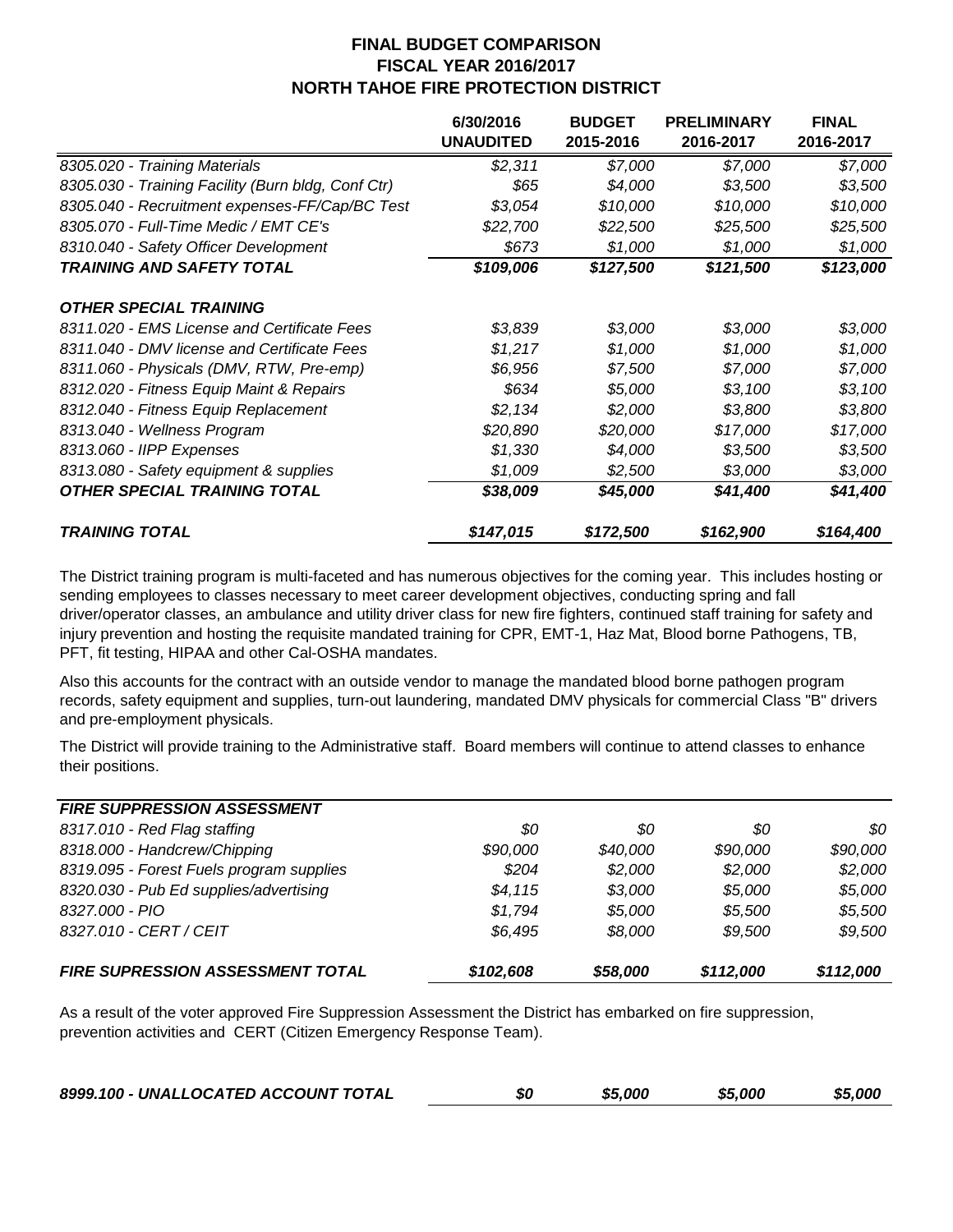|                                    | 6/30/2016<br>UNAUDITED | <b>BUDGET</b><br>2015-2016 | <b>PRELIMINARY</b><br>2016-2017 | <b>FINAL</b><br>2016-2017 |
|------------------------------------|------------------------|----------------------------|---------------------------------|---------------------------|
| <b>TOTAL PROGRAMS AND SERVICES</b> | \$2,235,038            | \$2,262,801                | \$2,236,561                     | \$2,556,676               |
| <b>TOTAL OPERATING EXPENSES</b>    | \$10,447,719           | \$11,166,627               | \$11,780,980                    | \$12,515,764              |

#### *CAPITAL EXPENDITURES*

| 9100.010 Interest Payment Engine M92 & M93    | \$20,366  | \$20,366  | \$18,069  | \$18,069  |
|-----------------------------------------------|-----------|-----------|-----------|-----------|
| 9100.015 Interest Payment Engine No. 3        | \$0       | \$55,000  | \$14,348  | \$14,348  |
| 9100.020 Interest payment M91 Ambulance       | \$2,727   | \$2,727   | \$1,859   | \$1,859   |
| 9100.022 Interest Payment M94 Dodge Ambulance | \$2,573   | \$2,574   | \$1,959   | \$1,959   |
| 9100.025 Utility purchase M101                | \$68,937  | \$100,000 | \$0       | \$50,000  |
| 9100.027 500 Vehicle M100                     | \$29,361  | \$30,000  | \$0       | \$30,000  |
| 9100.099 Loader pmt                           | \$23,840  | \$25,000  | \$25,000  | \$25,000  |
| 9189.000 Interest payment I-Bank              | \$275,957 | \$275,957 | \$267,969 | \$272,028 |
| 9189.010 Annual Fee I-Bank                    | \$27,803  | \$27,803  | \$27,023  | \$27,023  |
| 9200.011 EMS Equip (Monitors & chairs)        | \$70,659  | \$0       | \$68,200  | \$130,000 |
| 9200.015 Fitness Equipment (treadmill Stn 53) | \$0       | \$6,200   | \$0       | \$0       |
| 9200.042 Ambulance lease / purchase           | \$34,369  | \$30,000  | \$0       | \$0       |
| 9200.055 SCBA Service Room changes Stn 51     | \$3,396   | \$5,000   | \$0       | \$0       |
| 9200.072 Water Tank Replacement, Stn 56       | \$5,100   | \$0       | \$0       | \$0       |
| 9200.075 Plymovent installation Stn 56        | \$8,492   | \$10,000  | \$0       | \$0       |
| 9200.080 Plymovent relocation Stn 51 & 53     | \$15, 131 | \$13,000  | \$0       | \$0       |
| 9200.085 Energy efficient light               | \$1,014   | \$10,000  | \$5,000   | \$5,000   |
| <b>TOTAL CAPITAL</b>                          | \$589,725 | \$613,627 | \$429,427 | \$575,286 |
| <b>DEBT EXTINGUISHMENT</b>                    |           |           |           |           |
| 9300.010 Fire Engine Principal Pmt M92 & M93  | \$78,656  | \$78,656  | \$80,953  | \$80,953  |
| 9300.015 Fire Engine Principal Pmt No. 3      | \$19,100  | \$0       | \$42,289  | \$42,289  |
| 9300.020 Principal payment M91                | \$19,851  | \$19,100  | \$19,967  | \$19,967  |
| 9300.025 Principal payment M94                | \$0       | \$19,851  | \$20,465  | \$20,465  |
| 9300.040 Principal payment I-Bank             | \$260,220 | \$260,220 | \$268,729 | \$268,729 |
| <b>TOTAL PRINCIPAL</b>                        | \$377,827 | \$377,827 | \$432,403 | \$432,403 |

The interest expense for all lease payments is reflected above. The principal portion of the lease payments is reflected here.

| 5740.000 Transfer to Facilities Infrastructure Reserve | \$0 | 80        | 80 | 80 |
|--------------------------------------------------------|-----|-----------|----|----|
| 5760,000 Transfer to Unrestricted Reserve Fund         | 80  | \$157.368 | 80 | 80 |